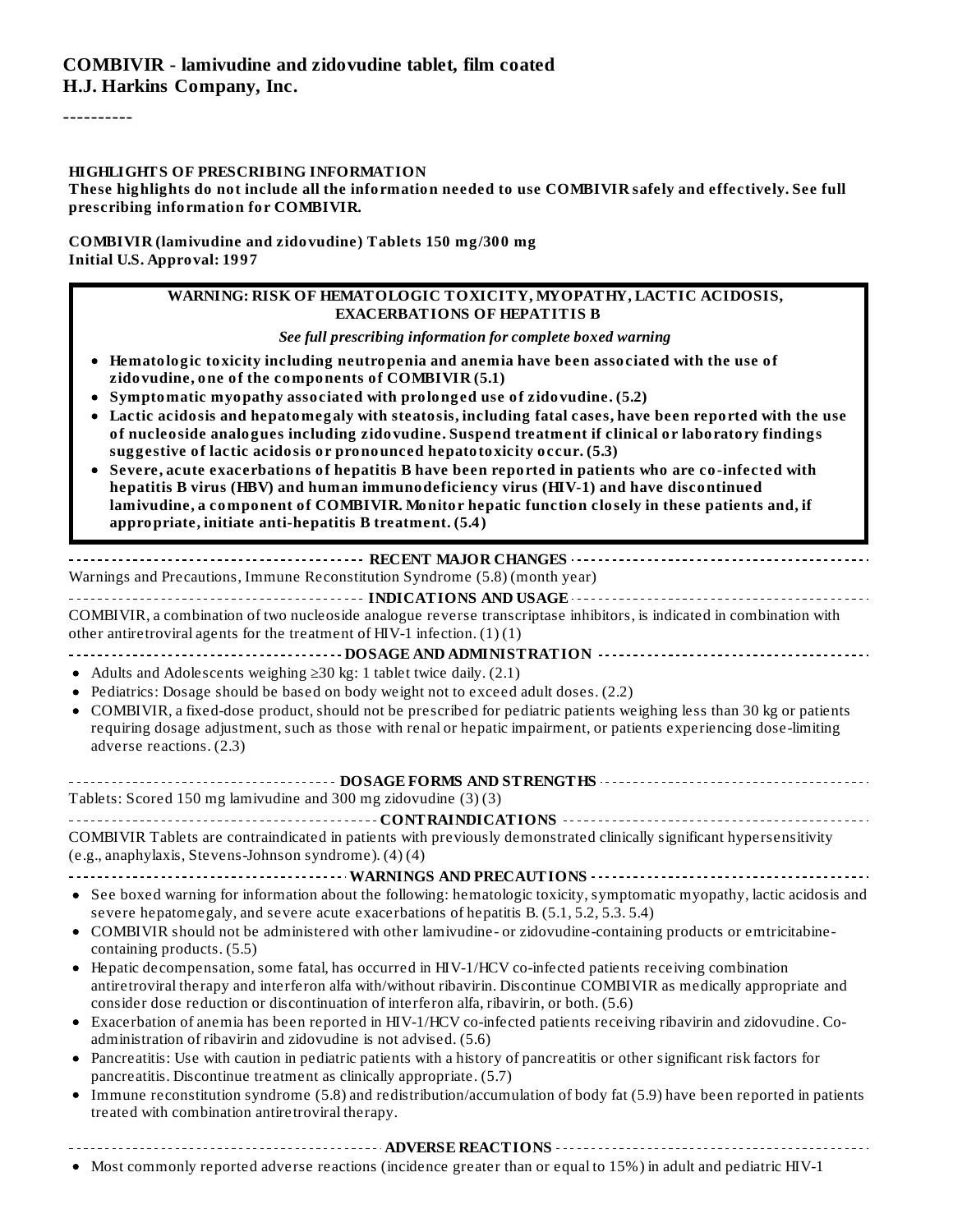clinical studies of combination lamivudine and zidovudine were headache, nausea, malaise and fatigue, nasal signs and symptoms, diarrhea, and cough. (6.1)

#### **To report SUSPECTED ADVERSE REACTIONS, contact ViiV Healthcare at 1-877-844-8872 or FDA at 1-800- FDA-1088 or www.fda.gov/medwatch.**

- **DRUG INTERACTIONS**
- Concomitant use with the following drugs should be avoided: stavudine (7.1), zalcitabine (7.1), doxorubicin (7.2).
- Bone marrow suppressive/cytotoxic agents: May increase the hematologic toxicity of zidovudine. (7.3)  $\bullet$
- **USE IN SPECIFIC POPULATIONS**
- Pregnancy: Physicians are encouraged to register patients in the Antiretroviral Pregnancy Registry by calling 1-800- 258-4263. (8.1)
- Nursing Mothers: HIV-1 infected mothers in the United States should not breastfeed to avoid potential postnatal transmission of HIV-1. (8.3)

#### **See 17 for PATIENT COUNSELING INFORMATION.**

**Revised: 2/2012**

## **FULL PRESCRIBING INFORMATION: CONTENTS\* WARNING: HEMATOLOGIC TOXICITY, MYOPATHY, LACTIC ACIDOSIS, EXACERBATIONS OF HEPATITIS B 1 INDICATIONS AND USAGE**

#### **2 DOSAGE AND ADMINISTRATION**

- 2.1 Adults and Adolescents Weighing ≥30 kg
- 2.2 Pediatric Patients
- 2.3 Patients Requiring Dosage Adjustment
- **3 DOSAGE FORMS AND STRENGTHS**

#### **4 CONTRAINDICATIONS**

#### **5 WARNINGS AND PRECAUTIONS**

5.1 Hemotologic Toxicity/Bone Marrow Suppression

- 5.2 Myopathy
- 5.3 Lactic Acidosis/Hepatomegaly With Steatosis
- 5.4 Patients With HIV-1 and Hepatitis B Virus Co-infection
- 5.5 Use With Other, Lamivudine-, Zidovudine-, and/or Emtricitabine-Containing Products
- 5.6 Use With Interferon- and Ribavirin-Based Regimens
- 5.7 Pancreatitis
- 5.8 Immune Reconstitution Syndrome
- 5.9 Fat Redistribution

#### **6 ADVERSE REACTIONS**

- 6.1 Clinical Trials Experience
- 6.2 Postmarketing Experience

#### **7 DRUG INTERACTIONS**

- 7.1 Antiretroviral Agents
- 7.2 Doxorubicin
- 7.3 Hematologic/Bone Marrow Suppressive/Cytotoxic Agents
- 7.4 Interferon- and Ribavirin-Based Regimens
- 7.5 Trimethoprim/Sulfamethoxazole (TMP/SMX)

#### **8 USE IN SPECIFIC POPULATIONS**

- 8.1 Pregnancy
- 8.3 Nursing Mothers
- 8.4 Pediatric Use
- 8.5 Geriatric Use
- 8.6 Renal Impairment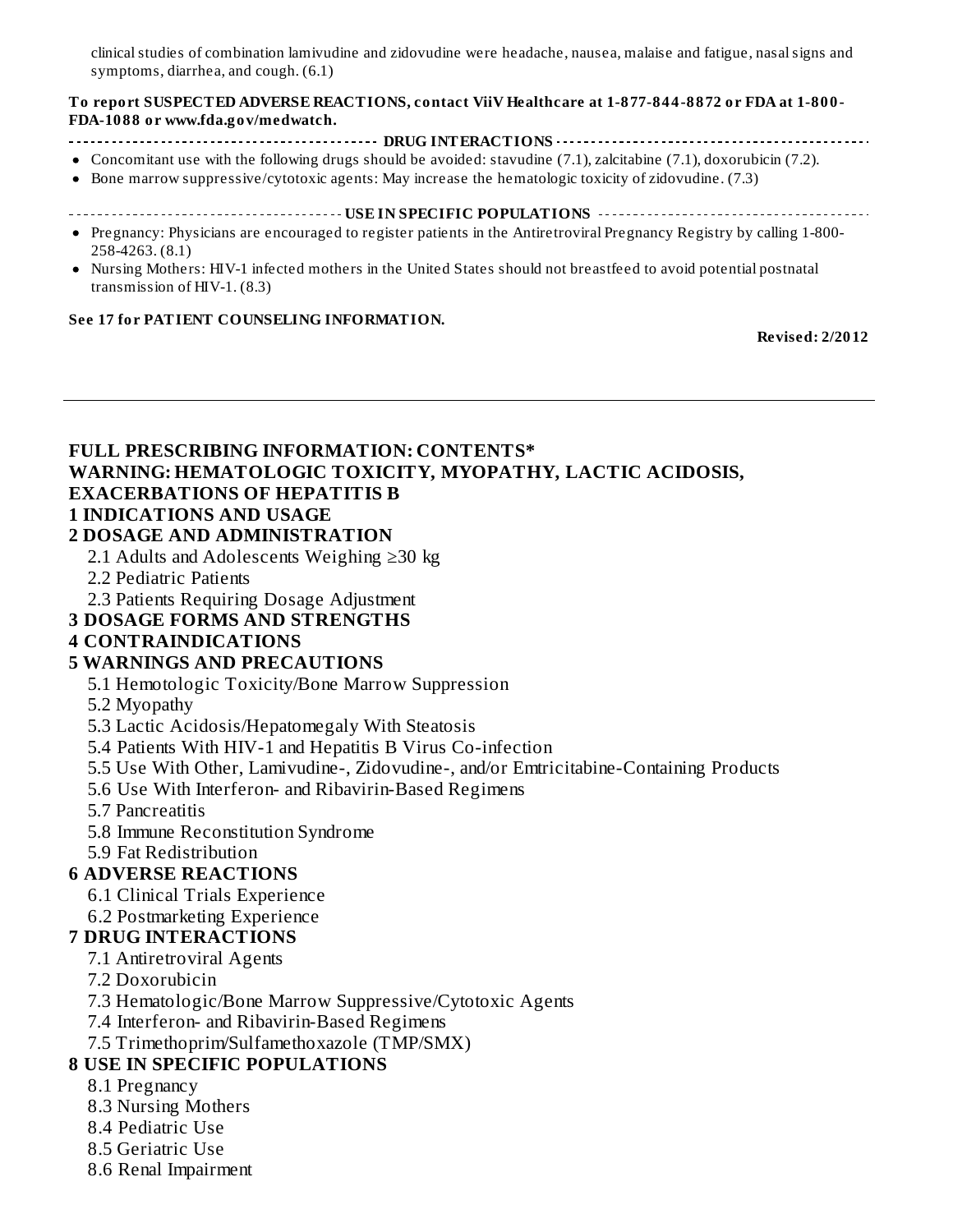#### 8.7 Hepatic Impairment **10 OVERDOSAGE 11 DESCRIPTION 12 CLINICAL PHARMACOLOGY** 12.1 Mechanism of Action 12.3 Pharmacokinetics 12.4 Microbiology **13 NONCLINICAL TOXICOLOGY** 13.1 Carcinogenesis, Mutagenesis, Impairment of Fertility 13.2 Reproductive and Developmental Toxicology Studies

#### **14 CLINICAL STUDIES**

14.1 Adults

14.2 Prevention of Maternal-Fetal HIV-1 Transmission

#### **16 HOW SUPPLIED/STORAGE AND HANDLING**

#### **17 PATIENT COUNSELING INFORMATION**

17.1 Advice for the Patient

\* Sections or subsections omitted from the full prescribing information are not listed.

#### **FULL PRESCRIBING INFORMATION**

#### **WARNING: HEMATOLOGIC TOXICITY, MYOPATHY, LACTIC ACIDOSIS, EXACERBATIONS OF HEPATITIS B**

**Hematologic Toxicity: Zidovudine, one of the 2 active ingredients in COMBIVIR ®(lamivudine and zidovudine) Tablets, has been associated with hematologic toxicity including neutropenia and anemia, particularly in patients with advanced HIV-1 dis eas e** *[see Warnings and Precautions (5.1)]***.**

**Myopathy: Prolonged us e of zidovudine has been associated with symptomatic myopathy** *[see Warnings and Precautions (5.2)]***.**

**Lactic Acidosis and Severe Hepatomegaly: Lactic acidosis and hepatomegaly with steatosis, including fatal cas es, have been reported with the us e of nucleoside analogues alone or in combination, including lamivudine, zidovudine, and other antiretrovirals. Suspend treatment if clinical or laboratory findings suggestive of lactic acidosis or pronounced hepatotoxicity occur** *[see Warnings and Precautions (5.3)]***.**

**Exacerbations of Hepatitis B: Severe, acute exacerbations of hepatitis B have been reported in patients who are co-infected with hepatitis B virus (HBV) and HIV-1 and have dis continued lamivudine, which is one component of COMBIVIR. Hepatic function should be monitored clos ely with both clinical and laboratory follow-up for at least s everal months in patients who dis continue COMBIVIR and are co-infected with HIV-1 and HBV. If appropriate, initiation of anti-hepatitis B therapy may be warranted** *[see Warnings and Precautions (5.4)]***.**

#### **1 INDICATIONS AND USAGE**

COMBIVIR, a combination of two nucleoside analogues, is indicated in combination with other antiretrovirals for the treatment of HIV-1 infection.

#### **2 DOSAGE AND ADMINISTRATION**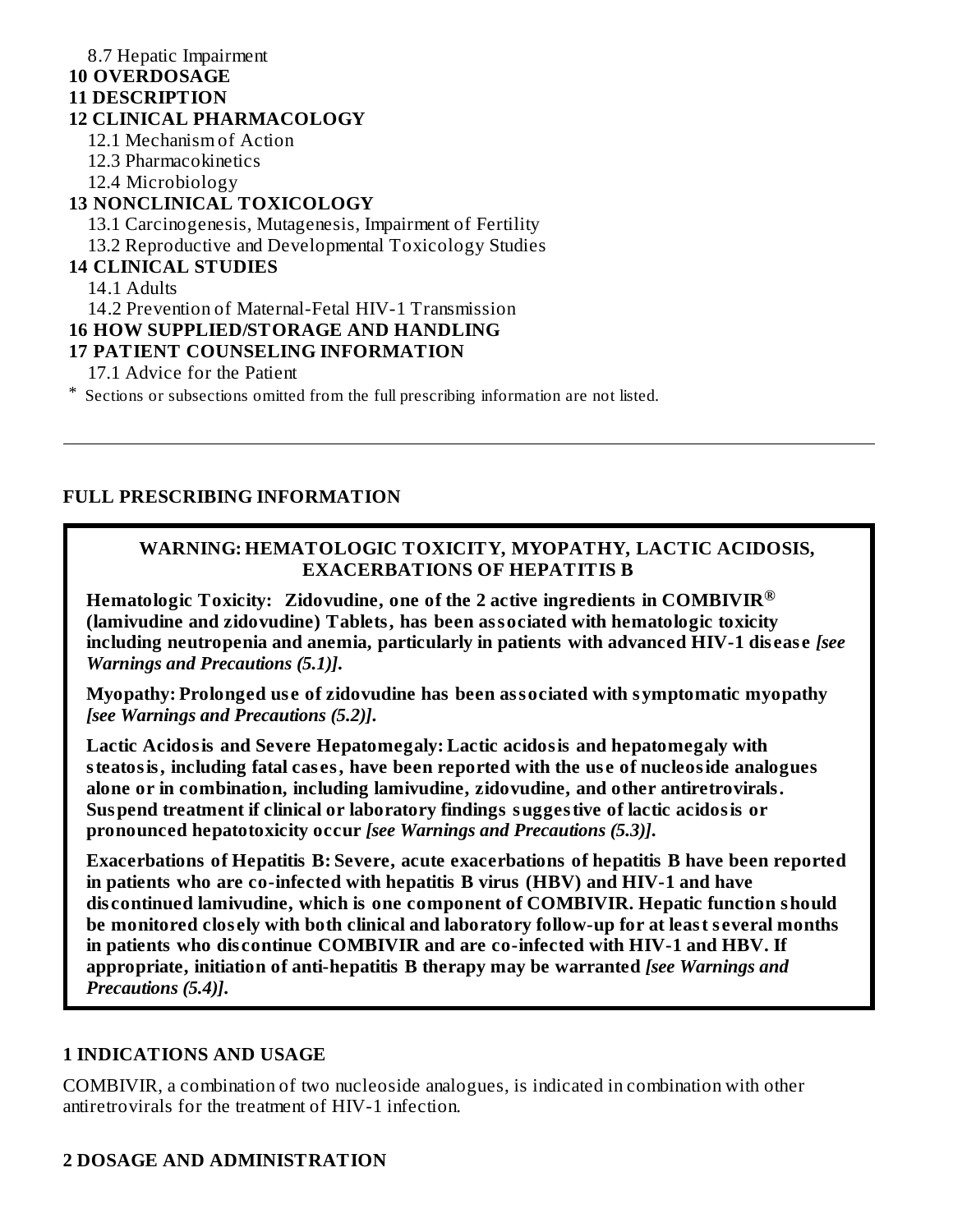## **2.1 Adults and Adoles cents Weighing ≥30 kg**

The recommended oral dose of COMBIVIR in HIV-1-infected adults and adolescents weighing greater than or equal to 30 kg is 1 tablet (containing 150 mg of lamivudine and 300 mg of zidovudine) twice daily.

#### **2.2 Pediatric Patients**

The recommended oral dosage of scored COMBIVIR Tablets for pediatric patients who weigh greater than or equal to 30 kg and for whom a solid oral dosage form is appropriate is 1 tablet administered twice daily.

Before prescribing COMBIVIR Tablets, children should be assessed for the ability to swallow tablets. If a child is unable to reliably swallow a COMBIVIR tablet, the liquid oral formulations should be prescribed: EPIVIR $^\circledR$  (lamivudine) Oral Solution and RETROVIR $^\circledR$  (zidovudine) Syrup.

## **2.3 Patients Requiring Dosage Adjustment**

Because COMBIVIR is a fixed-dose combination tablet, it should not be prescribed for pediatric patients weighing less than 30 kg or patients requiring dosage adjustment, such as those with reduced renal function (creatinine clearance less than 50 mL/min), patients with hepatic impairment, or patients experiencing dose-limiting adverse reactions. Liquid and solid oral formulations of the individual components of COMBIVIR are available for these populations.

## **3 DOSAGE FORMS AND STRENGTHS**

COMBIVIR Tablets contain 150 mg of lamivudine and 300 mg of zidovudine. The tablets are white, scored, film-coated, modified capsule-shaped tablets, debossed on both tablet faces, such that when broken in half, the full "GX FC3" code is present on both halves of the tablet ("GX" on one face and "FC3" on the opposite face of the tablet).

## **4 CONTRAINDICATIONS**

COMBIVIR Tablets are contraindicated in patients with previously demonstrated clinically significant hypersensitivity (e.g., anaphylaxis, Stevens-Johnson syndrome) to any of the components of the product.

## **5 WARNINGS AND PRECAUTIONS**

#### **5.1 Hemotologic Toxicity/Bone Marrow Suppression**

Zidovudine, a component of COMBIVIR, has been associated with hematologic toxicity including neutropenia and anemia, particularly in patients with advanced HIV-1 disease. COMBIVIR should be used with caution in patients who have bone marrow compromise evidenced by granulocyte count less than 1,000 cells/mm<sup>3</sup> or hemoglobin less than 9.5 g/dL *[see Adverse Reactions (6.1)]*.

Frequent blood counts are strongly recommended in patients with advanced HIV-1 disease who are treated with COMBIVIR. Periodic blood counts are recommended for other HIV-1-infected patients. If anemia or neutropenia develops, dosage interruption may be needed.

#### **5.2 Myopathy**

Myopathy and myositis, with pathological changes similar to that produced by HIV-1 disease, have been associated with prolonged use of zidovudine, and therefore may occur with therapy with COMBIVIR.

#### **5.3 Lactic Acidosis/Hepatomegaly With Steatosis**

Lactic acidosis and hepatomegaly with steatosis, including fatal cases, have been reported with the use of nucleoside analogues alone or in combination, including lamivudine, zidovudine, and other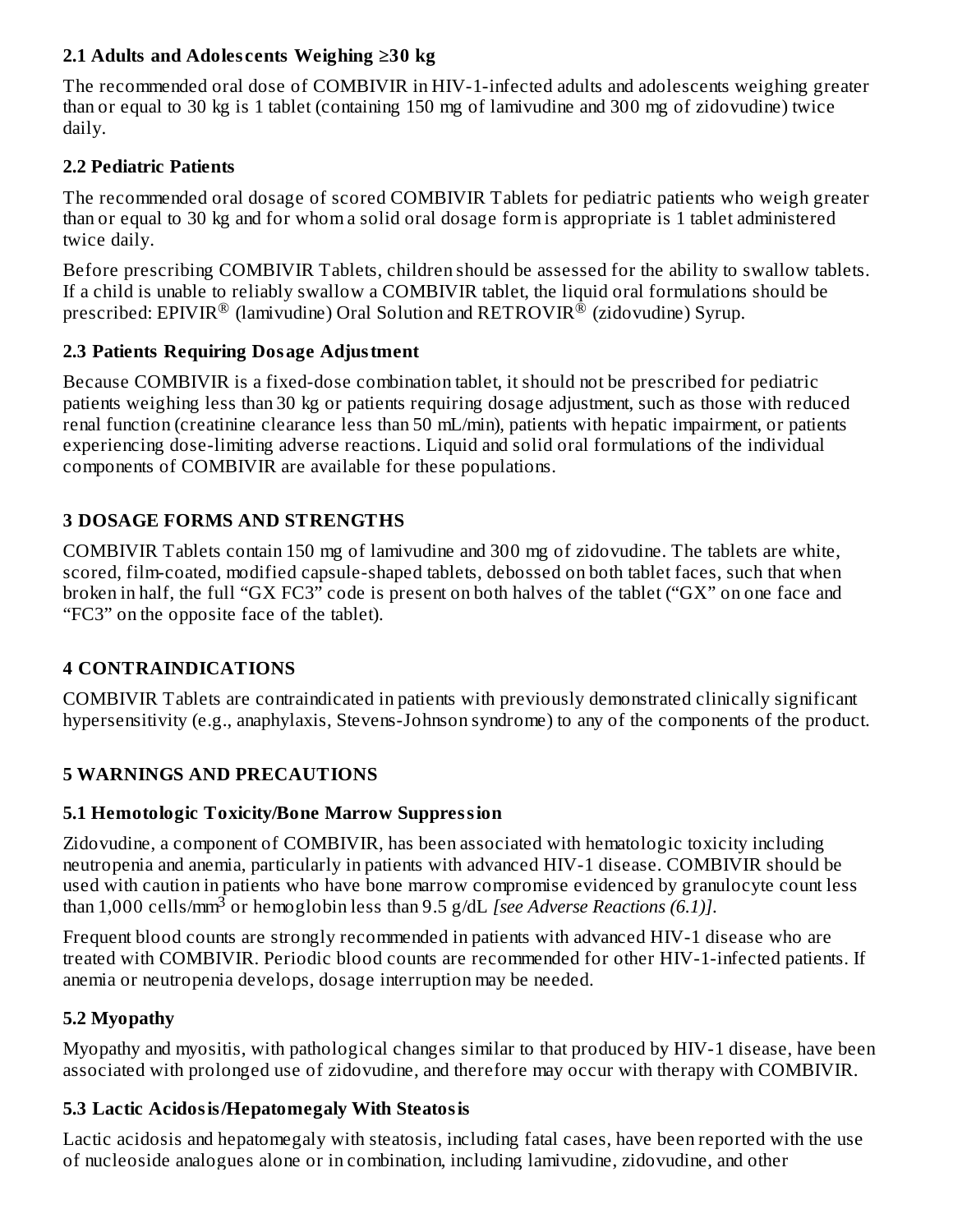antiretrovirals. A majority of these cases have been in women. Obesity and prolonged nucleoside exposure may be risk factors. Particular caution should be exercised when administering COMBIVIR to any patient with known risk factors for liver disease; however, cases have also been reported in patients with no known risk factors. Treatment with COMBIVIR should be suspended in any patient who develops clinical or laboratory findings suggestive of lactic acidosis or pronounced hepatotoxicity (which may include hepatomegaly and steatosis even in the absence of marked transaminase elevations).

## **5.4 Patients With HIV-1 and Hepatitis B Virus Co-infection**

Posttreatment Exacerbations of Hepatitis: In clinical trials in non-HIV-1-infected patients treated with lamivudine for chronic HBV, clinical and laboratory evidence of exacerbations of hepatitis have occurred after discontinuation of lamivudine. These exacerbations have been detected primarily by serum ALT elevations in addition to re-emergence of hepatitis B viral DNA (HBV DNA). Although most events appear to have been self-limited, fatalities have been reported in some cases. Similar events have been reported from post-marketing experience after changes from lamivudine-containing HIV-1 treatment regimens to non-lamivudine-containing regimens in patients infected with both HIV-1 and HBV. The causal relationship to discontinuation of lamivudine treatment is unknown. Patients should be closely monitored with both clinical and laboratory follow-up for at least several months after stopping treatment. There is insufficient evidence to determine whether re-initiation of lamivudine alters the course of posttreatment exacerbations of hepatitis.

Important Differences Among Lamivudine-Containing Products: COMBIVIR Tablets contain a higher dose of the same active ingredient (lamivudine) than EPIVIR-HBV<sup>®</sup> (lamivudine) Tablets and Oral Solution. EPIVIR-HBV was developed for treating chronic hepatitis B. Safety and efficacy of lamivudine have not been established for treatment of chronic hepatitis B in patients co-infected with HIV-1 and HBV.

Emergence of Lamivudine-Resistant HBV: In non-HIV-infected patients treated with lamivudine for chronic hepatitis B, emergence of lamivudine-resistant HBV has been detected and has been associated with diminished treatment response (see full prescribing information for EPIVIR-HBV for additional information). Emergence of hepatitis B virus variants associated with resistance to lamivudine has also been reported in HIV-1-infected patients who have received lamivudine-containing antiretroviral regimens in the presence of concurrent infection with hepatitis B virus.

## **5.5 Us e With Other, Lamivudine-, Zidovudine-, and/or Emtricitabine-Containing Products**

COMBIVIR is a fixed-dose combination of lamivudine and zidovudine. COMBIVIR should not be administered concomitantly with other lamivudine- or zidovudine-containing products including  $EPIVIR^®$  (lamivudine) Tablets and Oral Solution,  $EPIVIR-HBV$  Tablets and Oral Solution,  $\mathsf{RETROVIR}^\circledR$  (zidovudine) Tablets, Capsules, Syrup, and IV Infusion, EPZICOM $^\circledR$  (abacavir sulfate and lamivudine) Tablets, or TRIZIVIR $^\circledR$  (abacavir sulfate, lamivudine, and zidovudine) Tablets; or emtricitabine-containing products, including  $\text{ATRIPLA}^{\circledR}$  (efavirenz, emtricitabine, and tenofovir), EMTRIVA<sup>®</sup> (emtricitabine), or TRUVADA<sup>®</sup> (emtricitabine and tenofovir) or COMPLERA<sup>™</sup> (rilpivirine/emtricitabine/tenofovir).

## **5.6 Us e With Interferon- and Ribavirin-Bas ed Regimens**

In vitro studies have shown ribavirin can reduce the phosphorylation of pyrimidine nucleoside analogues such as lamivudine and zidovudine. Although no evidence of a pharmacokinetic or pharmacodynamic interaction (e.g., loss of HIV-1/HCV virologic suppression) was seen when ribavirin was coadministered with lamivudine or zidovudine in HIV-1/HCV co-infected patients *[see Clinical Pharmacology (12.3)]*, hepatic decompensation (some fatal) has occurred in HIV-1/HCV co-infected patients receiving combination antiretroviral therapy for HIV-1 and interferon alfa with or without ribavirin. Patients receiving interferon alfa with or without ribavirin and COMBIVIR should be closely monitored for treatment-associated toxicities, especially hepatic decompensation, neutropenia, and anemia. Discontinuation of COMBIVIR should be considered as medically appropriate. Dose reduction or discontinuation of interferon alfa, ribavirin, or both should also be considered if worsening clinical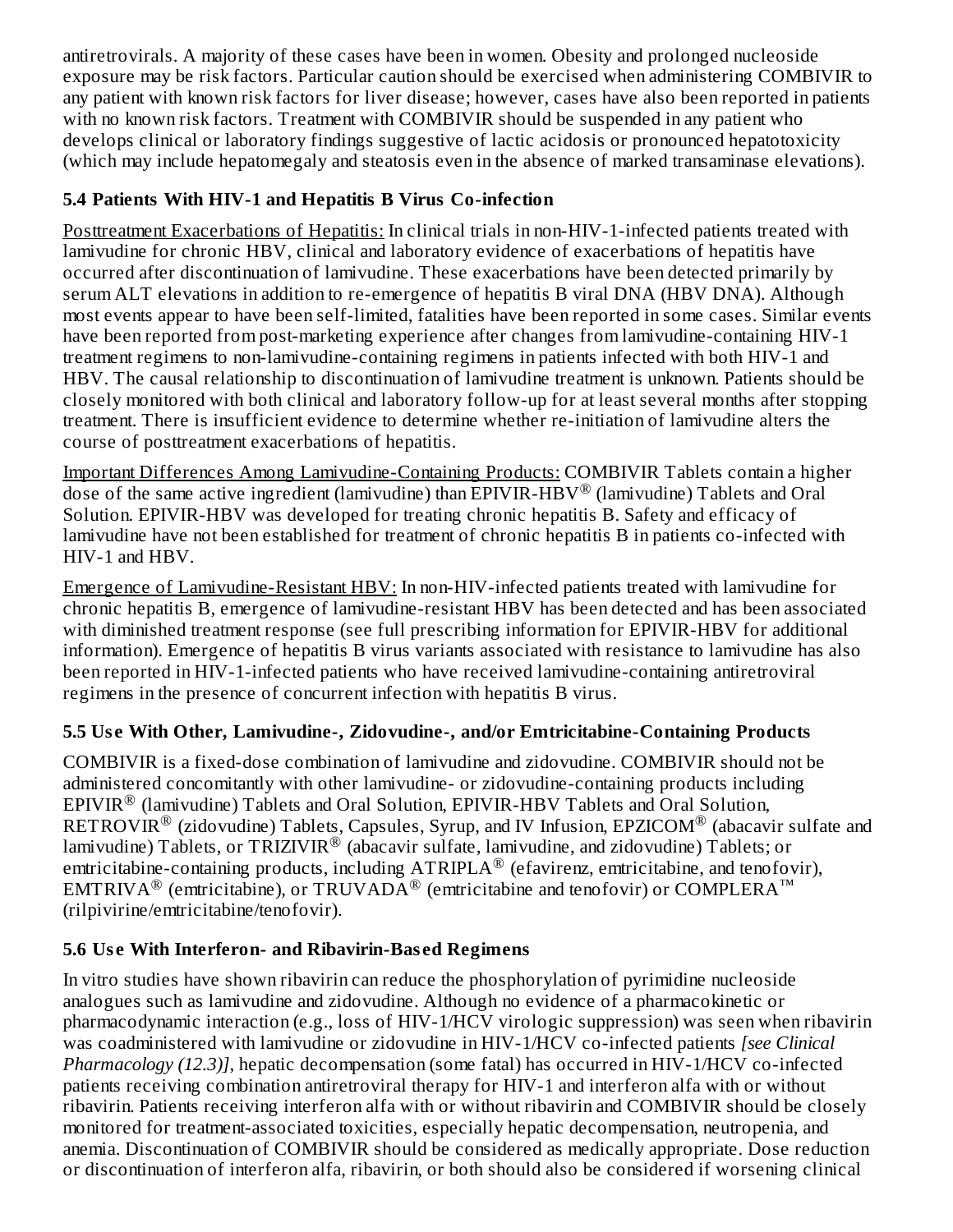toxicities are observed, including hepatic decompensation (e.g., Child-Pugh greater than 6) (see the complete prescribing information for interferon and ribavirin).

Exacerbation of anemia has been reported in HIV-1/HCV co-infected patients receiving ribavirin and zidovudine. Coadministration of ribavirin and zidovudine is not advised.

## **5.7 Pancreatitis**

COMBIVIR should be used with caution in patients with a history of pancreatitis or other significant risk factors for the development of pancreatitis. Treatment with COMBIVIR should be stopped immediately if clinical signs, symptoms, or laboratory abnormalities suggestive of pancreatitis occur *[see Adverse Reactions (6.1)].*

### **5.8 Immune Reconstitution Syndrome**

Immune reconstitution syndrome has been reported in patients treated with combination antiretroviral therapy, including COMBIVIR. During the initial phase of combination antiretroviral treatment, patients whose immune systems respond may develop an inflammatory response to indolent or residual opportunistic infections (such as *Mycobacterium avium* infection, cytomegalovirus, *Pneumocystis jirovecii* pneumonia [PCP], or tuberculosis), which may necessitate further evaluation and treatment.

Autoimmune disorders (such as Graves' disease, polymyositis, and Guillain-Barré syndrome) have also been reported to occur in the setting of immune reconstitution, however, the time to onset is more variable, and can occur many months after initiation of treatment.

## **5.9 Fat Redistribution**

Redistribution/accumulation of body fat including central obesity, dorsocervical fat enlargement (buffalo hump), peripheral wasting, facial wasting, breast enlargement, and "cushingoid appearance" have been observed in patients receiving antiretroviral therapy. The mechanism and long-term consequences of these events are currently unknown. A causal relationship has not been established.

## **6 ADVERSE REACTIONS**

The following adverse reactions are discussed in greater detail in other sections of the labeling:

- Hematologic toxicity, including neutropenia and anemia *[see Boxed Warning, Warnings and Precautions (5.1)].*
- Symptomatic myopathy *[see Boxed Warning, Warnings and Precautions (5.2)].*
- Lactic acidosis and hepatomegaly with steatosis *[see Boxed Warning, Warnings and Precautions (5.3)].*
- Acute exacerbations of hepatitis B *[see Boxed Warning, Warnings and Precautions (5.4)].*
- Hepatic decompensation in patients co-infected with HIV-1 and hepatitis C *[see Warnings and Precautions (5.6)].*
- Exacerbation of anemia in HIV-1/HCV co-infected patients receiving ribavirin and zidovudine *[see Warnings and Precautions (5.6)].*
- Pancreatitis *[see Warnings and Precautions (5.7)].*

## **6.1 Clinical Trials Experience**

Because clinical trials are conducted under widely varying conditions, adverse reaction rates observed in the clinical trials of a drug cannot be directly compared to rates in the clinical trials of another drug and may not reflect the rates observed in practice.

Lamivudine Plus Zidovudine Administered As Separate Formulations: In 4 randomized, controlled trials of EPIVIR 300 mg per day plus RETROVIR 600 mg per day, the following selected adverse reactions and laboratory abnormalities were observed (see Tables 1 and 2).

## **Table 1. Selected Clinical Advers e Reactions (≥5% Frequency) in 4**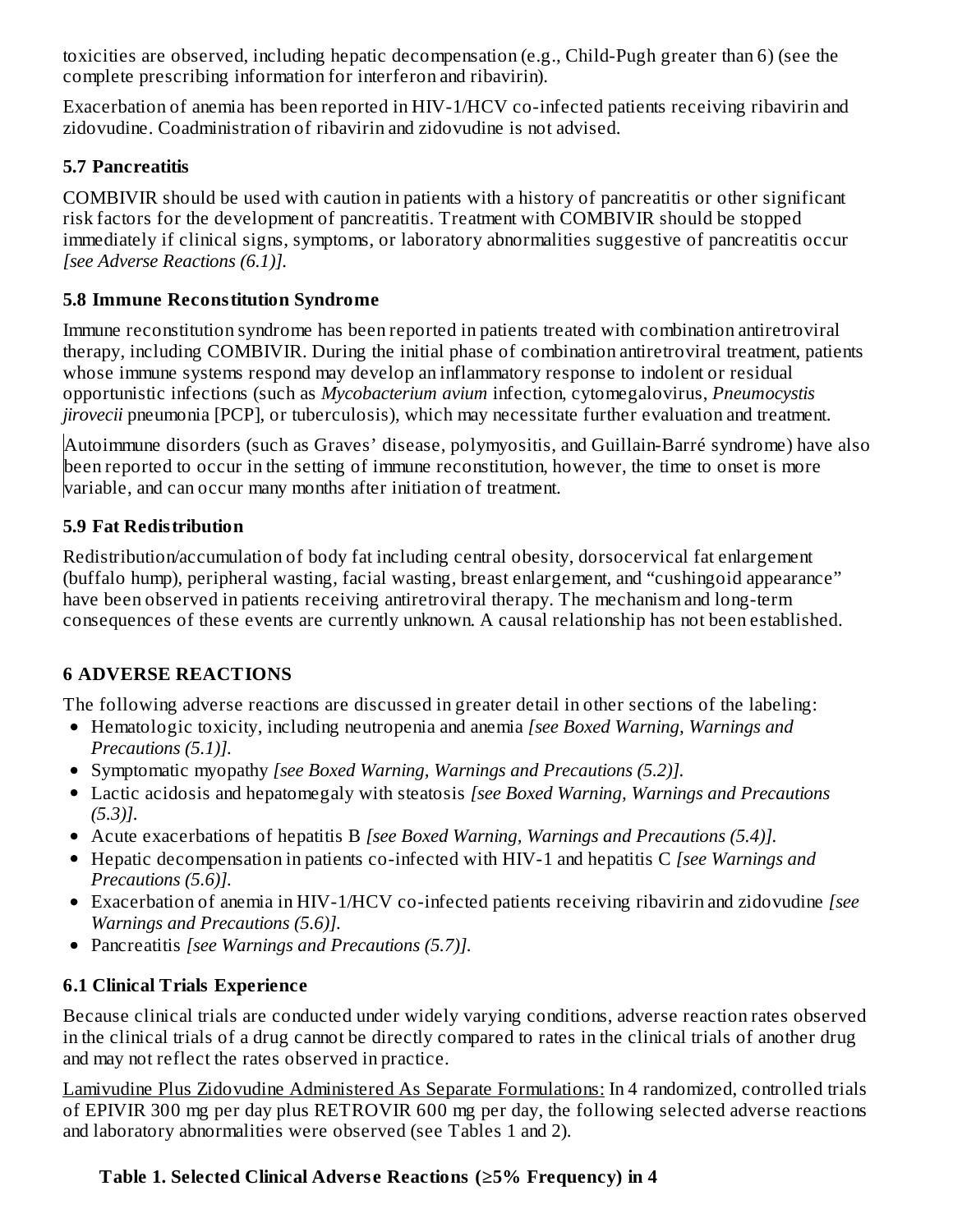| Controlled Clinical Trials With EPIVIR 300 mg/day and RETROVIR |
|----------------------------------------------------------------|
| $600$ mg/day                                                   |

|                                    | <b>EPIVIR plus RETROVIR</b> |
|------------------------------------|-----------------------------|
| <b>Adverse Reaction</b>            | $(n = 251)$                 |
| <b>Body as a whole</b>             |                             |
| Headache                           | 35%                         |
| Malaise & fatigue                  | 27%                         |
| Fever or chills                    | 10%                         |
| <b>Diges tive</b>                  |                             |
| <b>Nausea</b>                      | 33%                         |
| Diarrhea                           | 18%                         |
| Nausea & vomiting                  | 13%                         |
| Anorexia and/or decreased appetite | 10%                         |
| Abdominal pain                     | 9%                          |
| Abdominal cramps                   | 6%                          |
| Dyspepsia                          | 5%                          |
| Nervous system                     |                             |
| Neuropathy                         | 12%                         |
| Insomnia & other sleep disorders   | 11%                         |
| <b>Dizziness</b>                   | 10%                         |
| Depressive disorders               | 9%                          |
| <b>Respiratory</b>                 |                             |
| Nasal signs & symptoms             | 20%                         |
| Cough                              | 18%                         |
| <b>Skin</b>                        |                             |
| Skin rashes                        | 9%                          |
| Mus culos keletal                  |                             |
| Musculoskeletal pain               | 12%                         |
| Myalgia                            | 8%                          |
| Arthralgia                         | 5%                          |

Pancreatitis was observed in 9 of the 2,613 adult patients (0.3%) who received EPIVIR in controlled clinical trials *[see Warnings and Precautions (5.7)]*.

Selected laboratory abnormalities observed during therapy are listed in Table 2.

#### **Table 2. Frequencies of Selected Laboratory Abnormalities Among Adults in 4 Controlled Clinical Trials of EPIVIR 300 mg/day plus RETROVIR 600 mg/day a**

| Test                                       | <b>EPIVIR plus RETROVIR</b> |
|--------------------------------------------|-----------------------------|
| (Abnormal Level)                           | % (n)                       |
| Neutropenia (ANC<750/mm <sup>3</sup> )     | 7.2% (237)                  |
| Anemia (Hgb<8.0 g/dL)                      | 2.9% (241)                  |
| Thrombocytopenia                           | $0.4\%$ (240)               |
| (platelets $\leq$ 50,000/mm <sup>3</sup> ) |                             |
| $ALT$ ( $>5.0$ x ULN)                      | $3.7\%$ (241)               |
| $AST$ ( $>5.0$ x ULN)                      | $1.7\%$ (241)               |
| Bilirubin $(>2.5 x ULN)$                   | $0.8\%$ (241)               |
| Amylase (>2.0 x ULN)                       | $4.2\%$ (72)                |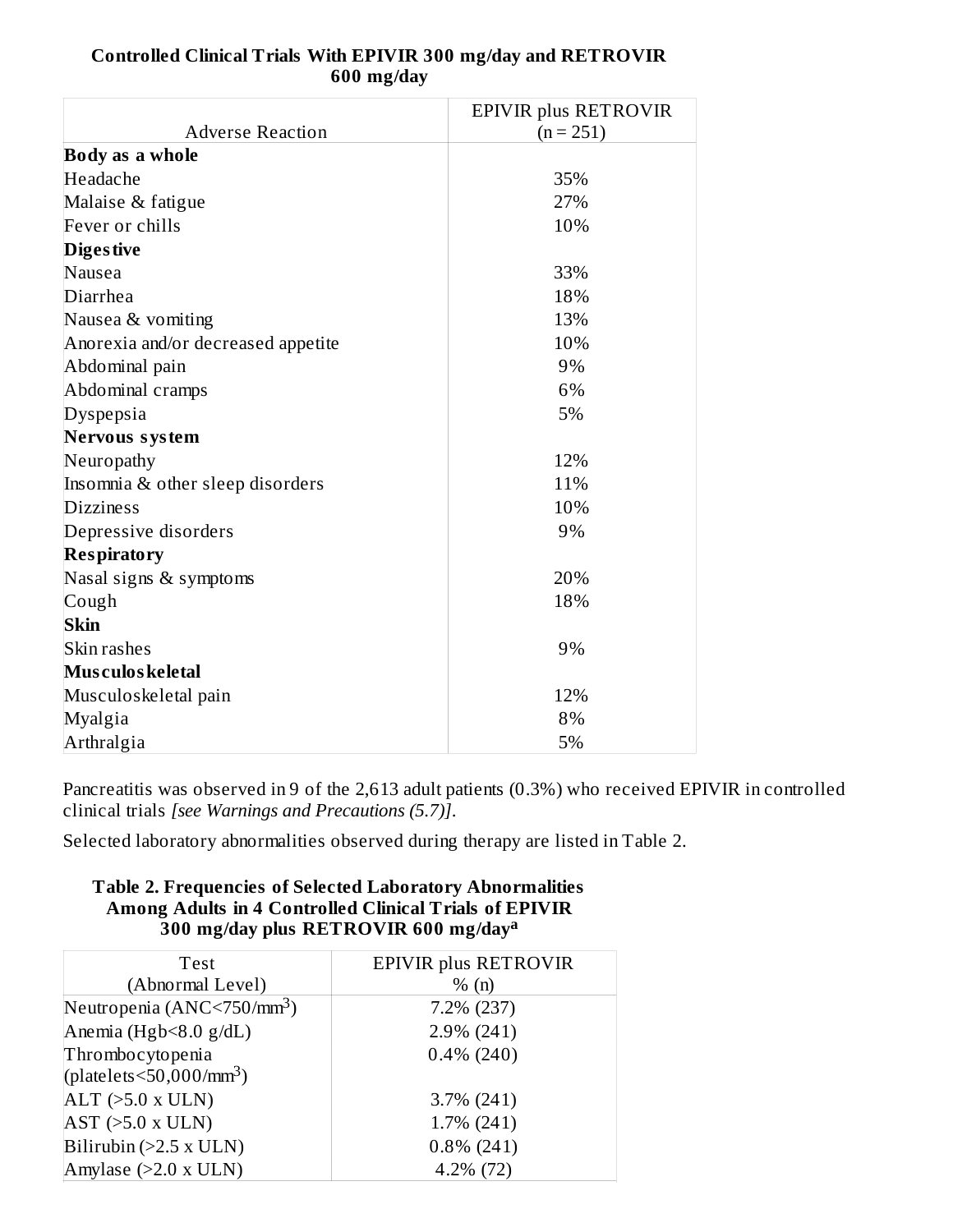$ULN = Upper$  limit of normal. ANC = Absolute neutrophil count.  $n =$  Number of patients assessed. <sup>a</sup> Frequencies of these laboratory abnormalities were higher in patients with mild laboratory abnormalities at baseline.

#### **6.2 Postmarketing Experience**

In addition to adverse reactions reported from clinical trials, the following reactions have been identified during post-approval use of EPIVIR, RETROVIR, and/or COMBIVIR. Because they are reported voluntarily from a population of unknown size, estimates of frequency cannot be made. These events have been chosen for inclusion due to a combination of their seriousness, frequency of reporting, or potential causal connection to EPIVIR, RETROVIR, and/or COMBIVIR.

Body as a Whole: Redistribution/accumulation of body fat *[see Warnings and Precautions (5.9)]*.

Cardiovascular: Cardiomyopathy.

Endocrine and Metabolic: Gynecomastia, hyperglycemia.

Gastrointestinal: Oral mucosal pigmentation, stomatitis.

General: Vasculitis, weakness.

Hemic and Lymphatic: Anemia, (including pure red cell aplasia and anemias progressing on therapy), lymphadenopathy, splenomegaly.

Hepatic and Pancreatic: Lactic acidosis and hepatic steatosis, pancreatitis, posttreatment exacerbation of hepatitis B *[see Boxed Warning, Warnings and Precautions (5.3), (5.4), (5.7)]*.

Hypersensitivity: Sensitization reactions (including anaphylaxis), urticaria.

Musculoskeletal: Muscle weakness, CPK elevation, rhabdomyolysis.

Nervous: Paresthesia, peripheral neuropathy, seizures.

Respiratory: Abnormal breath sounds/wheezing.

Skin: Alopecia, erythema multiforme, Stevens-Johnson syndrome.

#### **7 DRUG INTERACTIONS**

No drug interaction studies have been conducted using COMBIVIR Tablets *[see Clinical Pharmacology (12.3)]*.

#### **7.1 Antiretroviral Agents**

Lamivudine:*Zalcitabine:* Lamivudine and zalcitabine may inhibit the intracellular phosphorylation of one another. Therefore, use of COMBIVIR in combination with zalcitabine is not recommended.

Zidovudine:*Stavudine:* Concomitant use of COMBIVIR with stavudine should be avoided since an antagonistic relationship with zidovudine has been demonstrated in vitro.

*Nucleoside Analogues Affecting DNA Replication:* Some nucleoside analogues affecting DNA replication, such as ribavirin, antagonize the in vitro antiviral activity of zidovudine against HIV-1; concomitant use of such drugs should be avoided.

#### **7.2 Doxorubicin**

Zidovudine: Concomitant use of COMBIVIR with doxorubicin should be avoided since an antagonistic relationship with zidovudine has been demonstrated in vitro.

#### **7.3 Hematologic/Bone Marrow Suppressive/Cytotoxic Agents**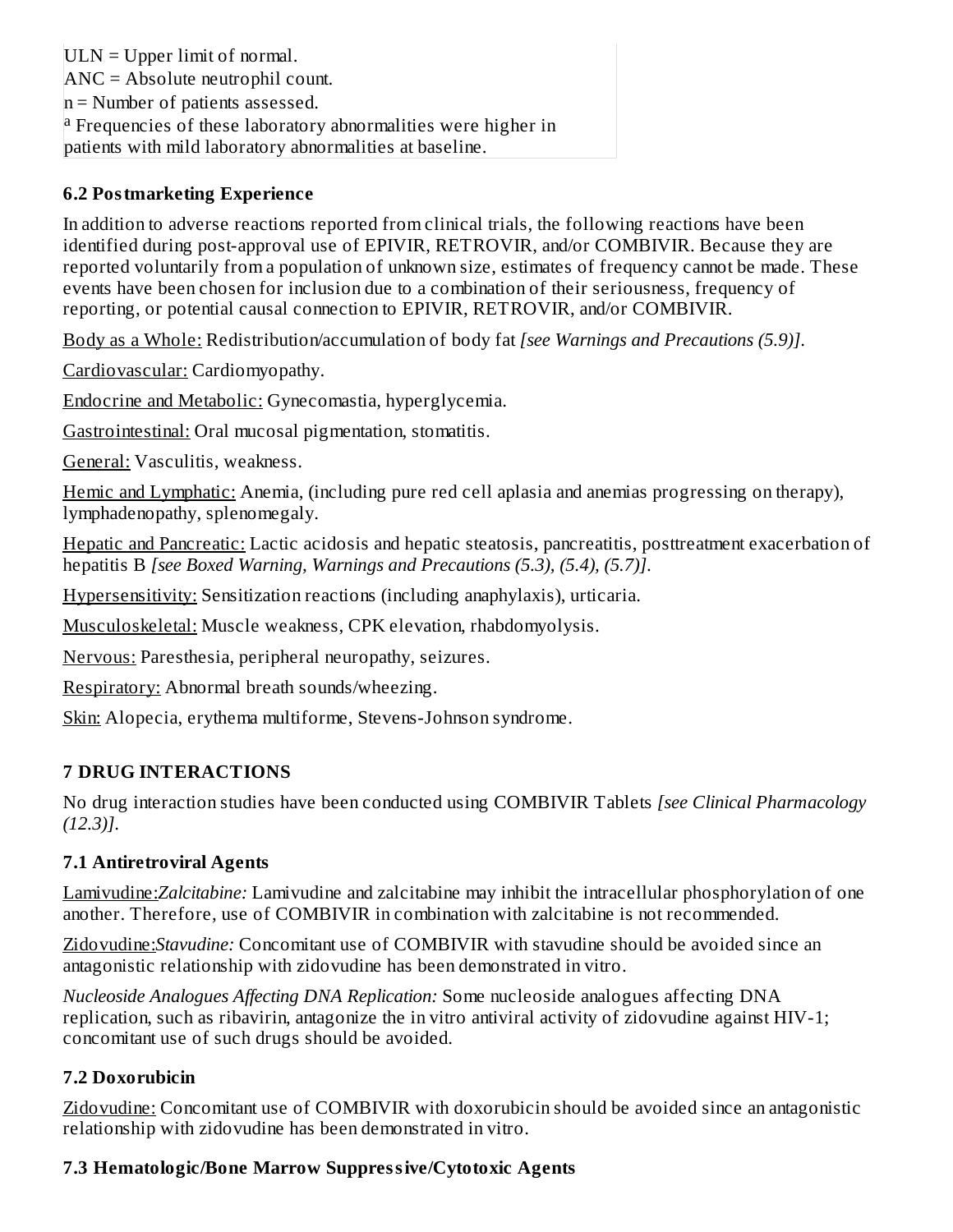Zidovudine: Coadministration of ganciclovir, interferon alfa, ribavirin, and other bone marrow suppressive or cytotoxic agents may increase the hematologic toxicity of zidovudine.

## **7.4 Interferon- and Ribavirin-Bas ed Regimens**

Lamivudine: Although no evidence of a pharmacokinetic or pharmacodynamic interaction (e.g., loss of HIV-1/HCV virologic suppression) was seen when ribavirin was coadministered with lamivudine in HIV-1/HCV co-infected patients, hepatic decompensation (some fatal) has occurred in HIV-1/HCV coinfected patients receiving combination antiretroviral therapy for HIV-1 and interferon alfa with or without ribavirin *[see Warnings and Precautions (5.5), Clinical Pharmacology (12.3)]*.

## **7.5 Trimethoprim/Sulfamethoxazole (TMP/SMX)**

Lamivudine: No change in dose of either drug is recommended. There is no information regarding the effect on lamivudine pharmacokinetics of higher doses of TMP/SMX such as those used to treat PCP.

## **8 USE IN SPECIFIC POPULATIONS**

#### **8.1 Pregnancy**

Pregnancy Category C.

Fetal Risk Summary: There are no adequate and well-controlled studies of COMBIVIR (lamivudine and zidovudine) in pregnant women. Clinical trial data demonstrate that maternal zidovudine treatment during pregnancy reduces vertical transmission of HIV-1 infection to the fetus. Animal reproduction studies performed with lamivudine and zidovudine showed increased embryotoxicity and fetal malformations (zidovudine), and increased embryolethality (lamivudine). COMBIVIR should be used during pregnancy only if the potential benefit justifies the potential risk to the fetus.

*Antiretroviral Pregnancy Registry:* To monitor maternal-fetal outcomes of pregnant women exposed to COMBIVIR and other antiretroviral agents, an Antiretroviral Pregnancy Registry has been established. Physicians are encouraged to register patients by calling 1-800-258-4263.

Clinical Considerations: Treatment of HIV during pregnancy optimizes the health of both mother and fetus. Clinical trial data reviewed by FDA demonstrate that maternal zidovudine treatment significantly reduces vertical transmission of HIV-1 infection to the fetus *[see Clinical Studies (14.2)]*. Published data suggest that combination antiretroviral regimens may reduce the rate of vertical transmission even further.

Pharmacokinetics of lamivudine and zidovudine in pregnant women are similar to the pharmacokinetics in nonpregnant women. No dose adjustments are needed during pregnancy.

In a clinical trial, adverse events among HIV-1-infected women were not different among untreated women and women treated with zidovudine. It is not known whether risks of adverse events associated with lamivudine are altered in pregnant women compared with other HIV-1-infected patients (see Human data below).

Data:*Human Data: Lamivudine:* Lamivudine pharmacokinetics were studied in pregnant women during 2 clinical studies conducted in South Africa. The study assessed pharmacokinetics in: 16 women at 36 weeks gestation using 150 mg lamivudine twice daily with zidovudine, 10 women at 38 weeks gestation using 150 mg lamivudine twice daily with zidovudine, and 10 women at 38 weeks gestation using lamivudine 300 mg twice daily without other antiretrovirals. Lamivudine pharmacokinetics in pregnant women were similar to those seen in nonpregnant adults and in postpartum women. Lamivudine concentrations were generally similar in maternal, neonatal, and umbilical cord serum samples.

*Zidovudine:* A randomized, double-blind, placebo-controlled trial was conducted in HIV-1-infected pregnant women to determine the utility of zidovudine for the prevention of maternal-fetal HIV-1 transmission. Zidovudine treatment during pregnancy reduced the rate of maternal-fetal HIV-1 transmission from 24.9% for infants born to placebo-treated mothers to 7.8% for infants born to mothers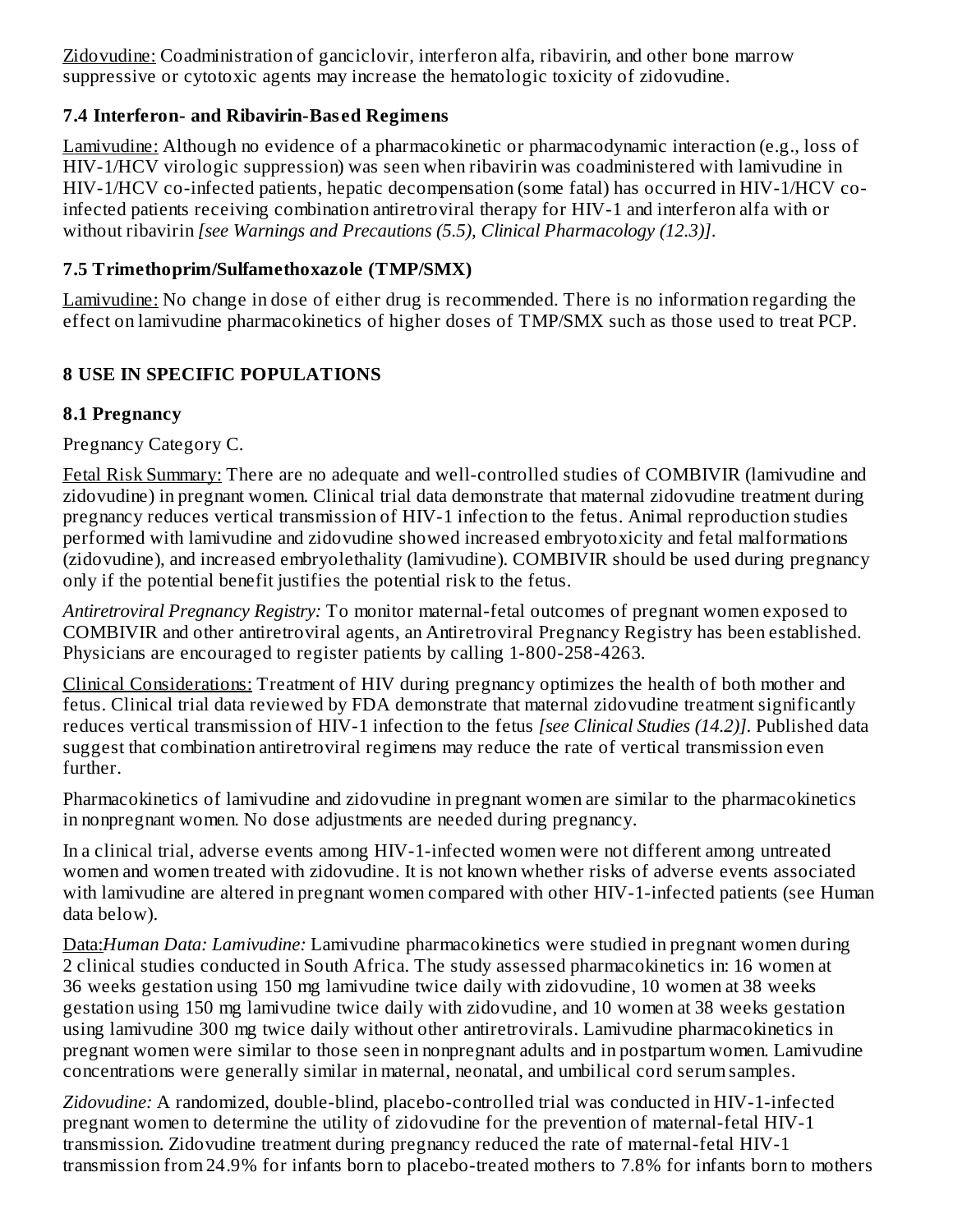treated with zidovudine. There were no differences in pregnancy-related adverse events between the treatment groups. Congenital abnormalities occurred with similar frequency between neonates born to mothers who received zidovudine and neonates born to mothers who received placebo. The observed abnormalities included problems in embryogenesis (prior to 14 weeks) or were recognized on ultrasound before or immediately after initiation of study drug *[see Clinical Studies (14.2)]*.

Zidovudine pharmacokinetics were studied in a Phase 1 study of 8 women during the last trimester of pregnancy. As pregnancy progressed, there was no evidence of drug accumulation. The pharmacokinetics of zidovudine were similar to that of nonpregnant adults. Consistent with passive transmission of the drug across the placenta, zidovudine concentrations in neonatal plasma at birth were essentially equal to those in maternal plasma at delivery.

*Animal Data: Lamivudine:* Animal reproduction studies performed at oral doses up to 130 and 60 times the adult dose in rats and rabbits, respectively, revealed no evidence of teratogenicity due to lamivudine. Increased early embryolethality occurred in rabbits at exposure levels similar to those in humans. However, there was no indication of this effect in rats at exposure levels up to 35 times those in humans. Based on animal studies, lamivudine crosses the placenta and is transferred to the fetus *[see Nonclinical Toxicology (13.2)].*

*Zidovudine:* Increased fetal resorptions occurred in pregnant rats and rabbits treated with doses of zidovudine that produced drug plasma concentrations 66 to 226 times (rats) and 12 to 87 times (rabbits) the mean steady-state peak human plasma concentration following a single 100-mg dose of zidovudine. There were no other reported developmental anomalies. In another developmental toxicity study, pregnant rats received zidovudine up to near-lethal doses that produced peak plasma concentrations 350 times peak human plasma concentrations (300 times the daily exposure [AUC] in humans given 600 mg/day zidovudine). This dose was associated with marked maternal toxicity and an increased incidence of fetal malformations. However, there were no signs of teratogenicity at doses up to onefifth the lethal dose *[see Nonclinical Toxicology(13.2)]*.

#### **8.3 Nursing Mothers**

The Centers for Disease Control and Prevention recommend that HIV-1-infected mothers in the United States not breastfeed their infants to avoid risking postnatal transmission of HIV-1 infection. Because of both the potential for HIV-1 transmission and serious adverse reactions in nursing infants, mothers should be instructed not to breastfeed if they are receiving COMBIVIR.

Although no studies of COMBIVIR excretion in breast milk have been performed, lactation studies performed with lamivudine and zidovudine show that both drugs are excreted in human breast milk. Samples of breast milk obtained from 20 mothers receiving lamivudine monotherapy (300 mg twice daily) or combination therapy (150 mg lamivudine twice daily and 300 mg zidovudine twice daily) had measurable concentrations of lamivudine. In another study, after administration of a single dose of 200 mg zidovudine to 13 HIV-1-infected women, the mean concentration of zidovudine was similar in human milk and serum.

## **8.4 Pediatric Us e**

COMBIVIR should not be administered to pediatric patients weighing less than 30 kg, because it is a fixed-dose combination that cannot be adjusted for this patient population.

## **8.5 Geriatric Us e**

Clinical studies of COMBIVIR did not include sufficient numbers of subjects aged 65 and over to determine whether they respond differently from younger subjects. In general, dose selection for an elderly patient should be cautious, reflecting the greater frequency of decreased hepatic, renal, or cardiac function, and of concomitant disease or other drug therapy. COMBIVIR is not recommended for patients with impaired renal function (i.e., creatinine clearance less than 50 mL/min) because it is a fixed-dose combination that cannot be adjusted.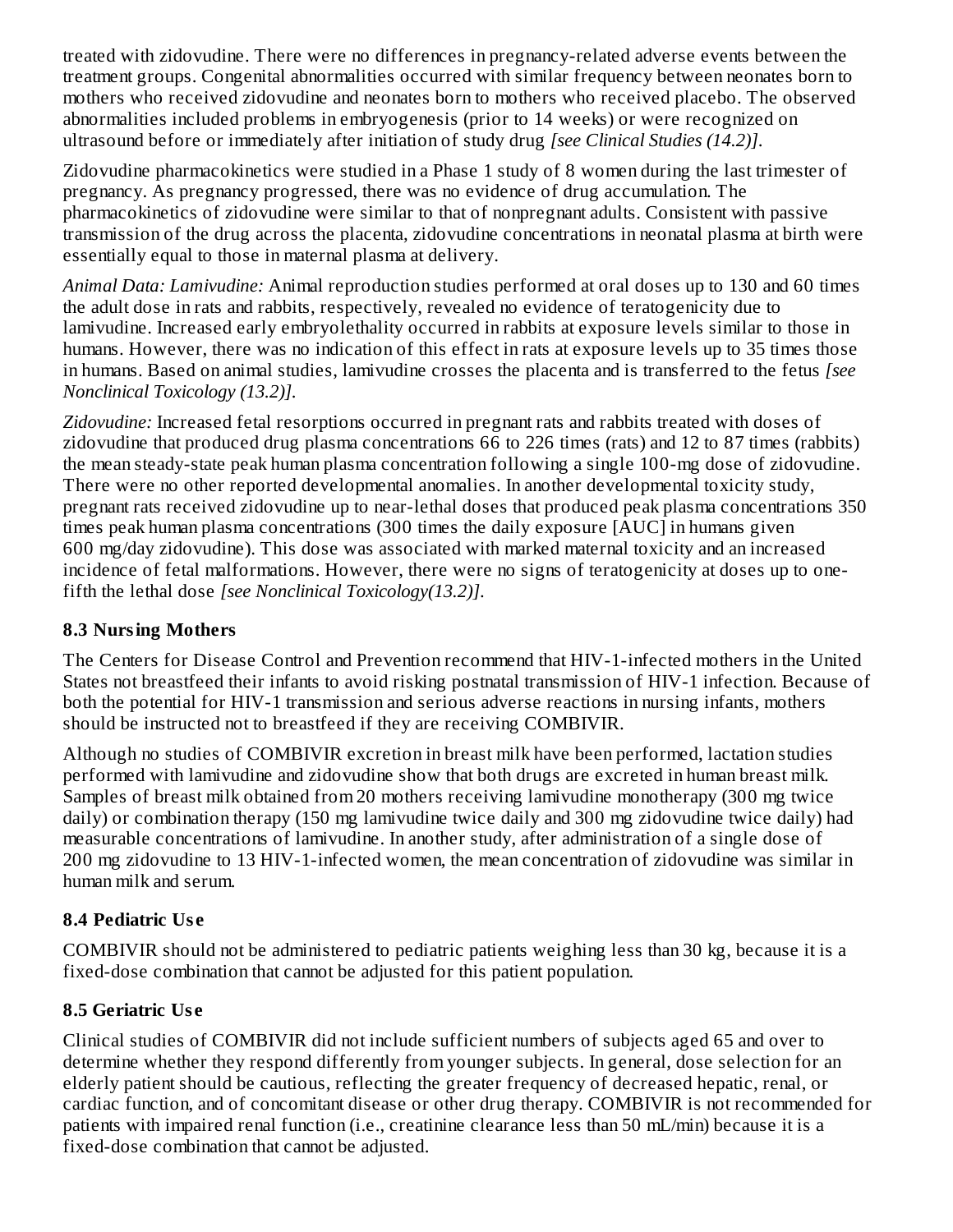#### **8.6 Renal Impairment**

Reduction of the dosages of lamivudine and zidovudine is recommended for patients with impaired renal function. Patients with creatinine clearance less than 50 mL/min should not receive COMBIVIR because it is a fixed-dose combination that cannot be adjusted*.*

#### **8.7 Hepatic Impairment**

A reduction in the daily dose of zidovudine may be necessary in patients with mild to moderate impaired hepatic function or liver cirrhosis. COMBIVIR is not recommended for patients with impaired hepatic function because it is a fixed-dose combination that cannot be adjusted.

#### **10 OVERDOSAGE**

**COMBIVIR:** There is no known antidote for COMBIVIR.

**Lamivudine:** One case of an adult ingesting 6 grams of lamivudine was reported; there were no clinical signs or symptoms noted and hematologic tests remained normal. Because a negligible amount of lamivudine was removed via (4-hour) hemodialysis, continuous ambulatory peritoneal dialysis, and automated peritoneal dialysis, it is not known if continuous hemodialysis would provide clinical benefit in a lamivudine overdose event.

**Zidovudine:** Acute overdoses of zidovudine have been reported in pediatric patients and adults. These involved exposures up to 50 grams. The only consistent findings were nausea and vomiting. Other reported occurrences included headache, dizziness, drowsiness, lethargy, confusion, and 1 report of a grand mal seizure. Hematologic changes were transient. All patients recovered. Hemodialysis and peritoneal dialysis appear to have a negligible effect on the removal of zidovudine, while elimination of its primary metabolite, 3′-azido-3′-deoxy-5′-*O*-β-*D*-glucopyranuronosylthymidine (GZDV), is enhanced.

#### **11 DESCRIPTION**

COMBIVIR: COMBIVIR Tablets are combination tablets containing lamivudine and zidovudine. Lamivudine (EPIVIR) and zidovudine (RETROVIR, azidothymidine, AZT, or ZDV) are synthetic nucleoside analogues with activity against HIV-1.

COMBIVIR Tablets are for oral administration. Each film-coated tablet contains 150 mg of lamivudine, 300 mg of zidovudine, and the inactive ingredients colloidal silicon dioxide, hypromellose, magnesium stearate, microcrystalline cellulose, polyethylene glycol, polysorbate 80, sodium starch glycolate, and titanium dioxide.

Lamivudine: The chemical name of lamivudine is (2R,cis)-4-amino-1-(2-hydroxymethyl-1,3-oxathiolan-5-yl)-(1H)-pyrimidin-2-one. Lamivudine is the (-)enantiomer of a dideoxy analogue of cytidine. Lamivudine has also been referred to as (-)2′,3′-dideoxy, 3′-thiacytidine. It has a molecular formula of  $C_8H_{11}N_3O_3S$  and a molecular weight of 229.3. It has the following structural formula:

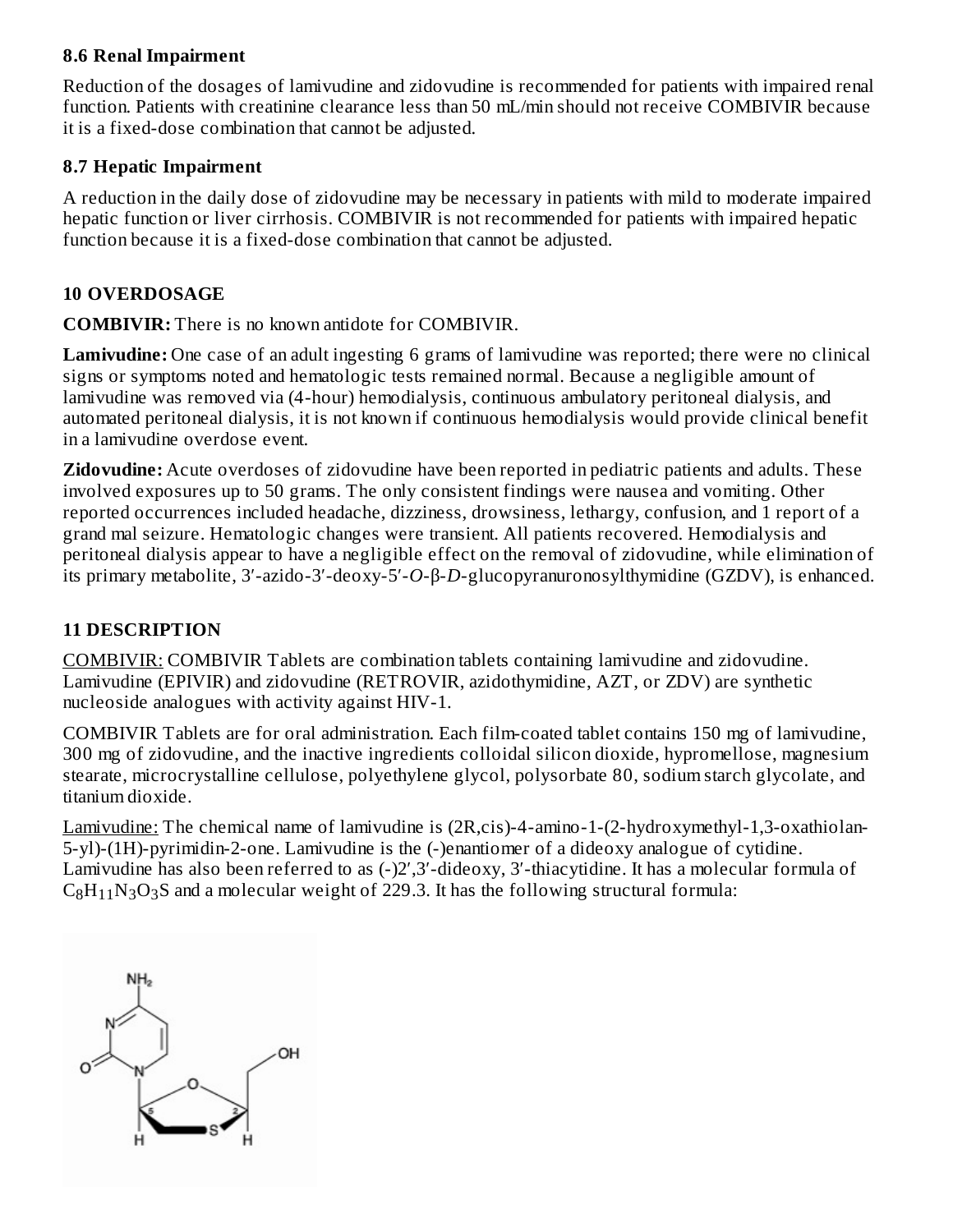Lamivudine is a white to off-white crystalline solid with a solubility of approximately 70 mg/mL in water at 20°C.

Zidovudine: The chemical name of zidovudine is 3′-azido-3′-deoxythymidine. It has a molecular formula of  $C_{10}H_{13}N_5O_4$  and a molecular weight of 267.24. It has the following structural formula:



Zidovudine is a white to beige, odorless, crystalline solid with a solubility of 20.1 mg/mL in water at  $25^{\circ}$ C.

## **12 CLINICAL PHARMACOLOGY**

## **12.1 Mechanism of Action**

COMBIVIR is an antiviral agent *[see Clinical Pharmacology (12.4)]*.

## **12.3 Pharmacokinetics**

Pharmacokinetics in Adults:*COMBIVIR:* One COMBIVIR Tablet was bioequivalent to 1 EPIVIR Tablet (150 mg) plus 1 RETROVIR Tablet (300 mg) following single-dose administration to fasting healthy subjects ( $n = 24$ ).

*Lamivudine:* The pharmacokinetic properties of lamivudine in fasting patients are summarized in Table 3. Following oral administration, lamivudine is rapidly absorbed and extensively distributed. Binding to plasma protein is low. Approximately 70% of an intravenous dose of lamivudine is recovered as unchanged drug in the urine. Metabolism of lamivudine is a minor route of elimination. In humans, the only known metabolite is the trans-sulfoxide metabolite (approximately 5% of an oral dose after 12 hours).

*Zidovudine:* The pharmacokinetic properties of zidovudine in fasting patients are summarized in Table 3. Following oral administration, zidovudine is rapidly absorbed and extensively distributed. Binding to plasma protein is low. Zidovudine is eliminated primarily by hepatic metabolism. The major metabolite of zidovudine is GZDV. GZDV area under the curve (AUC) is about 3-fold greater than the zidovudine AUC. Urinary recovery of zidovudine and GZDV accounts for 14% and 74% of the dose following oral administration, respectively. A second metabolite, 3′-amino-3′-deoxythymidine (AMT), has been identified in plasma. The AMT AUC was one fifth of the zidovudine AUC.

|  | Table 3. Pharmacokinetic Parameters <sup>a</sup> for Lamivudine and Zidovudine in Adults |  |  |  |  |  |
|--|------------------------------------------------------------------------------------------|--|--|--|--|--|
|--|------------------------------------------------------------------------------------------|--|--|--|--|--|

| Parameter                                | Lamivudine            |                  | Zidovudine            |           |
|------------------------------------------|-----------------------|------------------|-----------------------|-----------|
| Oral bioavailability $(\%)$              | $86 \pm 16$           | $N = 12$         | $64 \pm 10$           | $n = 5$   |
| Apparent volume of distribution $(L/kg)$ | $1.3 \pm 0.4$         | $N = 20$         | $1.6 \pm 0.6$         | $n = 8$   |
| Plasma protein binding (%)               | <36                   |                  | $<$ 38                |           |
| $\big $ CSF:plasma ratio <sup>b</sup>    | $0.12$ [0.04 to 0.47] | $n = 38^{\circ}$ | 0.60 $[0.04$ to 2.62] | $N = 39d$ |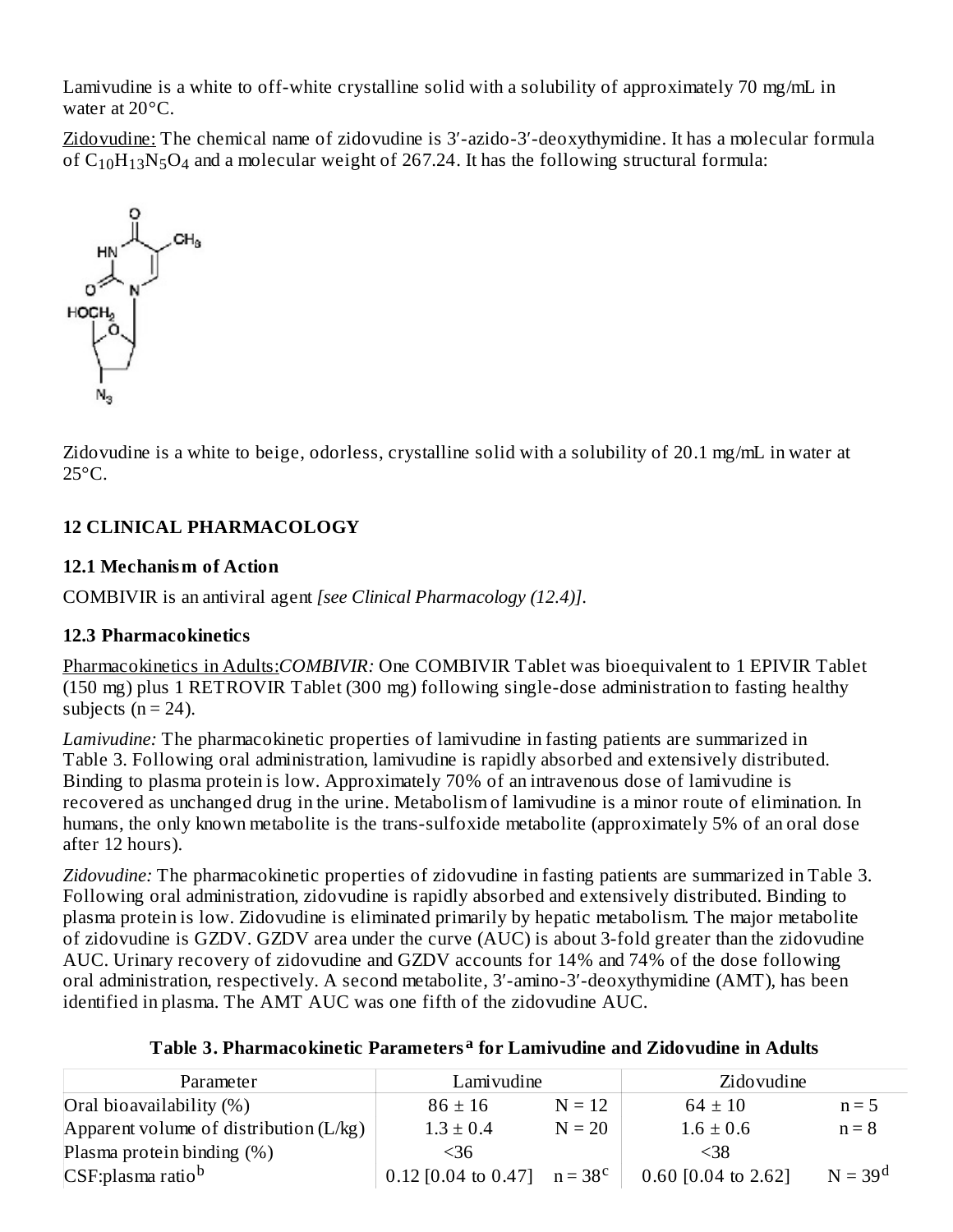| $0.33 \pm 0.06$                                                                  | $N = 20$ | $1.6 \pm 0.6$   | $n = 6$ |  |  |  |  |
|----------------------------------------------------------------------------------|----------|-----------------|---------|--|--|--|--|
| $0.22 \pm 0.06$                                                                  | $N = 20$ | $0.34 \pm 0.05$ | $n = 9$ |  |  |  |  |
| 5 to 7                                                                           |          | $0.5$ to $3$    |         |  |  |  |  |
| <sup>a</sup> Data presented as mean $\pm$ standard deviation except where noted. |          |                 |         |  |  |  |  |
| $\vert$ <sup>b</sup> Median [range].                                             |          |                 |         |  |  |  |  |
| $\vert$ <sup>c</sup> Children.                                                   |          |                 |         |  |  |  |  |
| $\vert d$ Adults.                                                                |          |                 |         |  |  |  |  |
| <sup>e</sup> Approximate range.                                                  |          |                 |         |  |  |  |  |
|                                                                                  |          |                 |         |  |  |  |  |

*Effect of Food on Absorption of COMBIVIR:* COMBIVIR may be administered with or without food. The lamivudine and zidovudine AUC following administration of COMBIVIR with food was similar when compared to fasting healthy subjects  $(n = 24)$ .

Special Populations:

*Pregnancy: See Use in Specific Populations (8.1)*.

*COMBIVIR:* No data are available.

*Zidovudine:* Zidovudine pharmacokinetics has been studied in a Phase 1 study of 8 women during the last trimester of pregnancy. As pregnancy progressed, there was no evidence of drug accumulation. The pharmacokinetics of zidovudine was similar to that of nonpregnant adults. Consistent with passive transmission of the drug across the placenta, zidovudine concentrations in neonatal plasma at birth were essentially equal to those in maternal plasma at delivery. Although data are limited, methadone maintenance therapy in 5 pregnant women did not appear to alter zidovudine pharmacokinetics. In a nonpregnant adult population, a potential for interaction has been identified.

*Nursing Mothers: See Use in Specific Populations (8.3)*.

Pediatric Patients: COMBIVIR should not be administered to pediatric patients weighing less than 30 kg.

Geriatric Patients: The pharmacokinetics of lamivudine and zidovudine have not been studied in patients over 65 years of age.

Gender: A pharmacokinetic study in healthy male ( $n = 12$ ) and female ( $n = 12$ ) subjects showed no gender differences in zidovudine  $\text{AUC}_\infty$  or lamivudine  $\text{AUC}_\infty$  normalized for body weight.

Race: *Lamivudine:* There are no significant racial differences in lamivudine pharmacokinetics.

*Zidovudine:* The pharmacokinetics of zidovudine with respect to race have not been determined.

Drug Interactions: *See Drug Interactions (7).*

No drug interaction studies have been conducted using COMBIVIR Tablets. However, Table 4 presents drug interaction information for the individual components of COMBIVIR.

*Lamivudine Plus Zidovudine:* No clinically significant alterations in lamivudine or zidovudine pharmacokinetics were observed in 12 asymptomatic HIV-1-infected adult patients given a single dose of zidovudine (200 mg) in combination with multiple doses of lamivudine (300 mg q 12 hr).

#### **Table 4. Effect of Coadministered Drugs on Lamivudine and Zidovudine AUC a**

#### **Note: ROUTINE DOSE MODIFICATION OF LAMIVUDINE AND ZIDOVUDINE IS NOT WARRANTED WITH COADMINISTRATION OF THE FOLLOWING DRUGS.**

| <b>Drugs That May Alter Lamivudine Blood Concentrations</b> |            |  |  |                |                                       |  |  |
|-------------------------------------------------------------|------------|--|--|----------------|---------------------------------------|--|--|
| Concentration<br>Lamivudine                                 |            |  |  |                |                                       |  |  |
|                                                             |            |  |  | Concentrations |                                       |  |  |
| <b>Coadministered Drug</b>                                  | Lamivudine |  |  |                | $\mathsf{\mathbf{C}{o}}$ administered |  |  |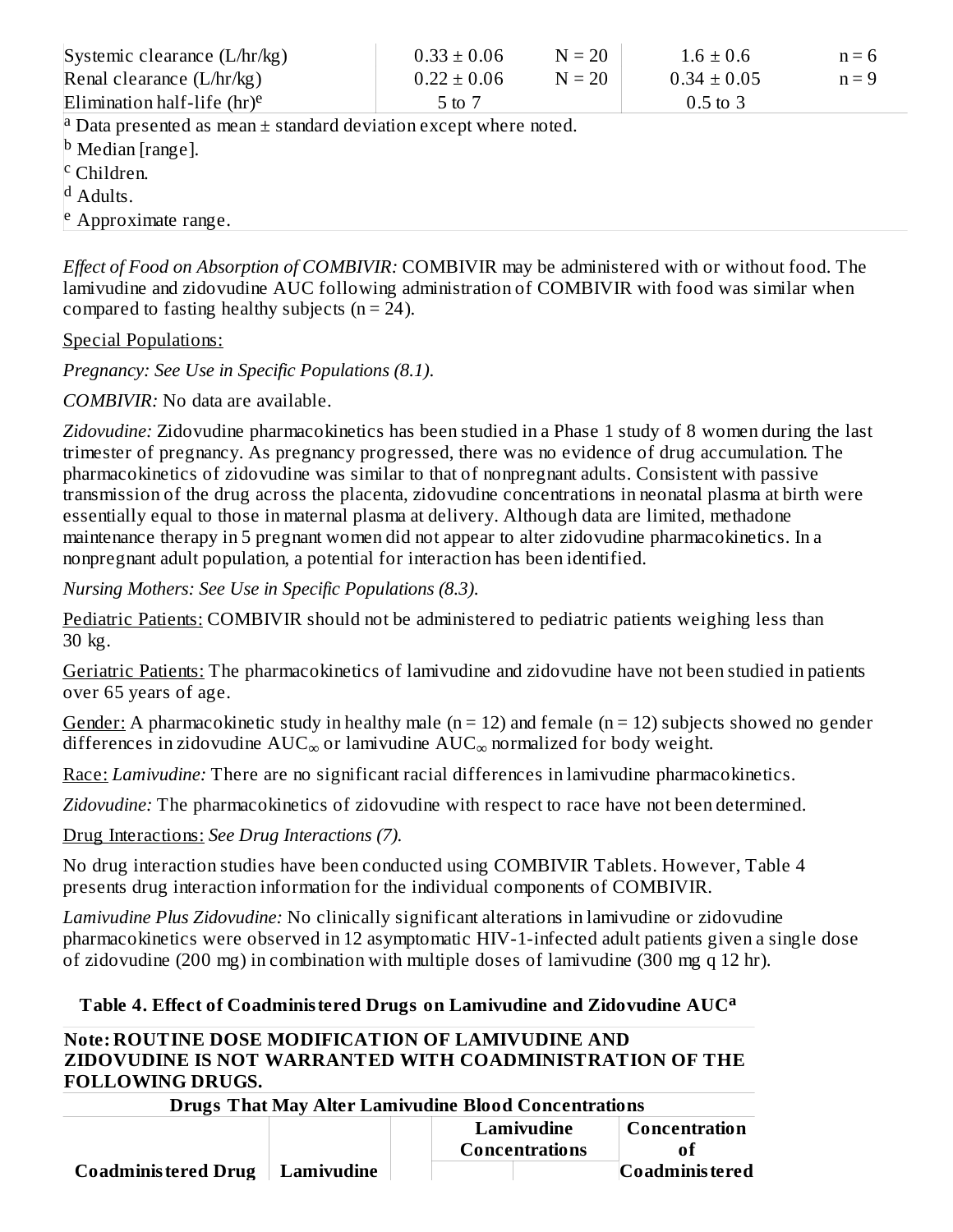| and Dose                                                         | <b>Dose</b>                                                      | $\mathbf n$    | <b>AUC</b>         | <b>Variability</b>                         | Drug                                          |
|------------------------------------------------------------------|------------------------------------------------------------------|----------------|--------------------|--------------------------------------------|-----------------------------------------------|
| Nelfinavir<br>750 mg q 8 hr x 7 to<br>10 days                    | single 150 mg<br><b>AUC</b><br>95% CI:<br>11<br>10%<br>1% to 20% |                | $\leftrightarrow$  |                                            |                                               |
| Trimethoprim<br>160 mg/Sulfamethoxazole<br>800 mg daily x 5 days | single 300 mg                                                    | 14             | ↑AUC<br>43%        | 90% CI:<br>32% to 55%                      | $\leftrightarrow$                             |
|                                                                  | <b>Drugs That May Alter Zidovudine Blood Concentrations</b>      |                |                    |                                            |                                               |
|                                                                  |                                                                  |                |                    | <b>Zidovudine</b><br><b>Concentrations</b> | <b>Concentration</b><br>of<br>Coadminis tered |
| <b>Coadministered Drug</b><br>and Dose                           | <b>Zidovudine</b><br><b>Dose</b>                                 | $\mathbf n$    | <b>AUC</b>         | <b>Variability</b>                         | <b>Drug</b>                                   |
| Atovaquone<br>750 mg q 12 hr with<br>food                        | 200 mg q 8 hr                                                    | 14             | <b>AUC</b><br>31%  | Range<br>23% to<br>78%b                    | $\leftrightarrow$                             |
| Clarithromycin<br>500 mg twice daily                             | 100 mg q 4 hr<br>x 7 days                                        | $\overline{4}$ | ↓AUC<br>12%        | Range<br>↓34% to<br>114%                   | Not Reported                                  |
| Fluconazole<br>400 mg daily                                      | 200 mg q 8 hr                                                    | 12             | <b>AUC</b><br>74%  | 95% CI:<br>54% to 98%                      | Not Reported                                  |
| Methadone<br>30 to 90 mg daily                                   | $200$ mg q 4 hr                                                  | 9              | <b>AUC</b><br>43%  | Range<br>16% to<br>$64\%$ <sup>b</sup>     | $\leftrightarrow$                             |
| Nelfinavir<br>750 mg q 8 hr x 7 to<br>10 days                    | single 200 mg                                                    | 11             | ↓AUC<br>35%        | Range<br>28% to 41%                        | $\leftrightarrow$                             |
| Probenecid<br>500 mg q 6 hr x 2 days                             | $2$ mg/kg q 8 hr<br>x 3 days                                     | 3              | <b>AUC</b><br>106% | Range<br>100% to<br>$170%$ <sup>b</sup>    | Not Assessed                                  |
| Rifampin<br>600 mg daily x 14 days                               | 200 mg q 8 hr<br>$X$ 14 days                                     | 8              | <b>AUC</b><br>47%  | 90% CI:<br>41% to 53%                      | Not Assessed                                  |
| Ritonavir<br>300 mg q 6 hr $x$ 4 days                            | 200 mg q 8 hr<br>$x$ 4 days                                      | 9              | <b>AUC</b><br>25%  | 95% CI:<br>15% to 34%                      | $\leftrightarrow$                             |
| Valproic acid<br>250 mg or 500 mg q<br>8 hr x 4 days             | 100 mg q 8 hr<br>x 4 days                                        | 6              | <b>AUC</b><br>80%  | Range<br>64% to<br>$130\%$ <sup>b</sup>    | Not Assessed                                  |

↑ = Increase; ↓= Decrease; ↔ = no significant change; AUC = area under the concentration versus time curve;  $CI =$  confidence interval.

<sup>a</sup> This table is not all inclusive.

<sup>b</sup> Estimated range of percent difference.

*Ribavirin:* In vitro data indicate ribavirin reduces phosphorylation of lamivudine, stavudine, and zidovudine. However, no pharmacokinetic (e.g., plasma concentrations or intracellular triphosphorylated active metabolite concentrations) or pharmacodynamic (e.g., loss of HIV-1/HCV virologic suppression) interaction was observed when ribavirin and lamivudine ( $n = 18$ ), stavudine  $(n = 10)$ , or zidovudine  $(n = 6)$  were coadministered as part of a multi-drug regimen to HIV-1/HCV coinfected patients *[see Warnings and Precautions (5.5)]*.

#### **12.4 Microbiology**

Mechanism of Action: *Lamivudine:* Intracellularly, lamivudine is phosphorylated to its active 5′ triphosphate metabolite, lamivudine triphosphate (3TC-TP). The principal mode of action of 3TC-TP is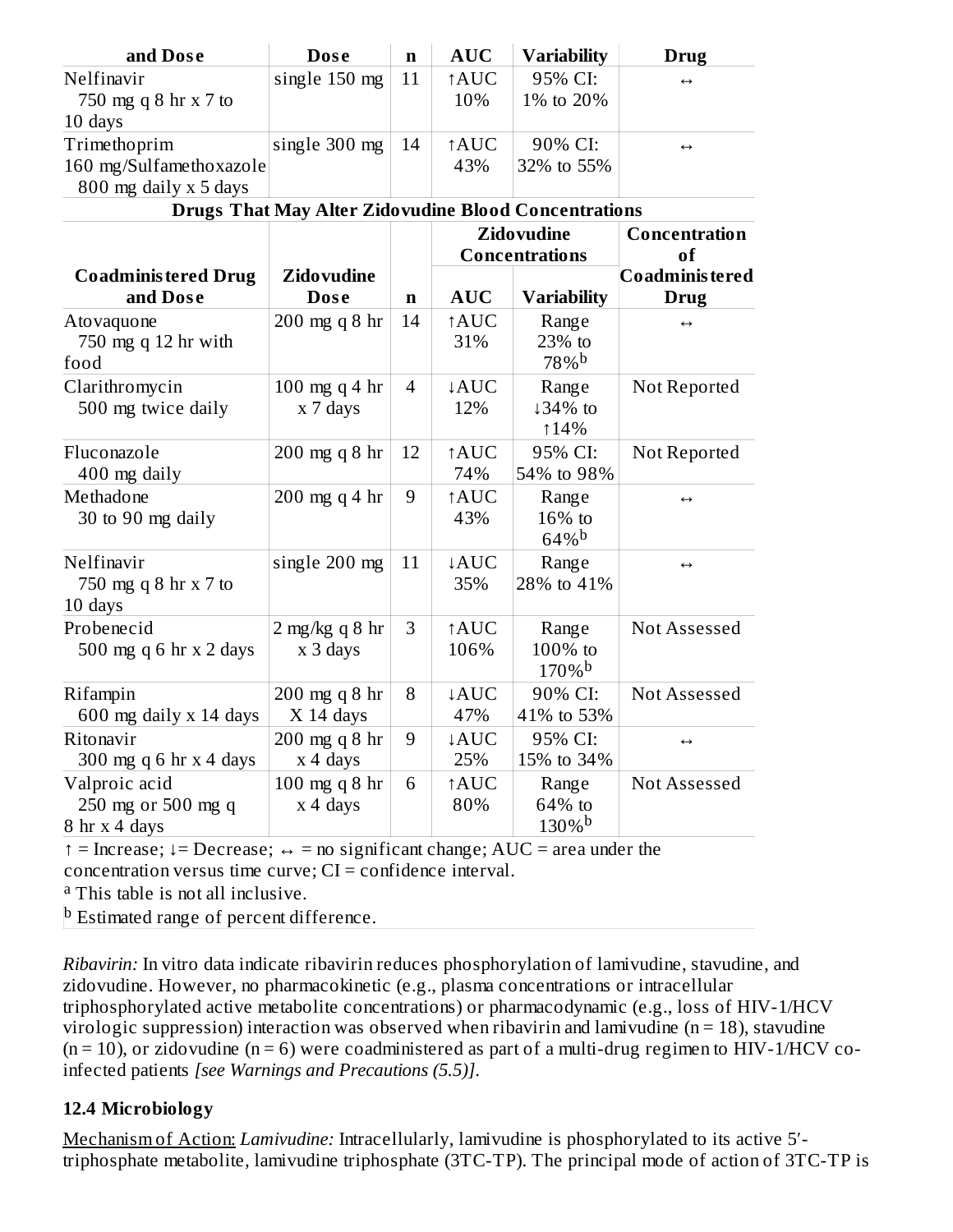inhibition of reverse transcriptase (RT) via DNA chain termination after incorporation of the nucleotide analogue. 3TC-TP is a weak inhibitor of cellular DNA polymerases  $\alpha$ ,  $\beta$ , and  $\gamma$ .

*Zidovudine:* Intracellularly, zidovudine is phosphorylated to its active 5′-triphosphate metabolite, zidovudine triphosphate (ZDV-TP). The principal mode of action of ZDV-TP is inhibition of RT via DNA chain termination after incorporation of the nucleotide analogue. ZDV-TP is a weak inhibitor of the cellular DNA polymerases  $\alpha$  and  $\gamma$  and has been reported to be incorporated into the DNA of cells in culture.

Antiviral Activity: *Lamivudine Plus Zidovudine:* In HIV-1–infected MT-4 cells, lamivudine in combination with zidovudine at various ratios exhibited synergistic antiretroviral activity.

*Lamivudine:* The antiviral activity of lamivudine against HIV-1 was assessed in a number of cell lines (including monocytes and fresh human peripheral blood lymphocytes) using standard susceptibility assays.  $\text{EC}_{50}$  values (50% effective concentrations) were in the range of 0.003 to 15  $\mu\text{M}$  $(1 \mu M = 0.23 \text{ mcg/mL})$ . HIV-1 from therapy-naive subjects with no amino acid substitutions associated with resistance gave median  $EC_{50}$  values of 0.429  $\mu$ M (range: 0.200 to 2.007  $\mu$ M) from Virco (n = 92 baseline samples from COL40263) and 2.35 µM (1.37 to 3.68 µM) from Monogram Biosciences  $(n = 135$  baseline samples from ESS30009). The  $EC_{50}$  values of lamivudine against different HIV-1 clades (A-G) ranged from 0.001 to 0.120 µM, and against HIV-2 isolates from 0.003 to 0.120 μM in peripheral blood mononuclear cells. Ribavirin (50 μM) decreased the anti-HIV-1 activity of lamivudine by 3.5 fold in MT-4 cells.

*Zidovudine:* The antiviral activity of zidovudine against HIV-1 was assessed in a number of cell lines (including monocytes and fresh human peripheral blood lymphocytes). The  $\mathrm{EC}_{50}$  and  $\mathrm{EC}_{90}$  values for zidovudine were 0.01 to 0.49  $\mu$ M (1  $\mu$ M = 0.27 mcg/mL) and 0.1 to 9  $\mu$ M, respectively. HIV-1 from therapy-naive subjects with no amino acid substitutions associated with resistance gave median  $\mathrm{EC}_{50}$ values of 0.011  $\mu$ M (range: 0.005 to 0.110  $\mu$ M) from Virco (n = 92 baseline samples from COL40263) and  $0.0017 \mu M$  (0.006 to 0.0340  $\mu$ M) from Monogram Biosciences (n = 135 baseline samples from ESS30009). The  $\mathrm{EC}_{50}$  values of zidovudine against different HIV-1 clades (A-G) ranged from 0.00018 to 0.02 μM, and against HIV-2 isolates from 0.00049 to 0.004 μM. In cell culture drug combination studies, zidovudine demonstrates synergistic activity with the nucleoside reverse transcriptase inhibitors (NRTIs) abacavir, didanosine, lamivudine, and zalcitabine; the non-nucleoside reverse transcriptase inhibitors (NNRTIs) delavirdine and nevirapine; and the protease inhibitors (PIs) indinavir, nelfinavir, ritonavir, and saquinavir; and additive activity with interferon alfa. Ribavirin has been found to inhibit the phosphorylation of zidovudine in cell culture.

Resistance: *Lamivudine Plus Zidovudine Administered As Separate Formulations:* In patients receiving lamivudine monotherapy or combination therapy with lamivudine plus zidovudine, HIV-1 isolates from most patients became phenotypically and genotypically resistant to lamivudine within 12 weeks. In some patients harboring zidovudine-resistant virus at baseline, phenotypic sensitivity to zidovudine was restored by 12 weeks of treatment with lamivudine and zidovudine. Combination therapy with lamivudine plus zidovudine delayed the emergence of amino acid substitutions conferring resistance to zidovudine.

HIV-1 strains resistant to both lamivudine and zidovudine have been isolated from patients after prolonged lamivudine/zidovudine therapy. Dual resistance required the presence of multiple amino acid substitutions, the most essential of which may be G333E. The incidence of dual resistance and the duration of combination therapy required before dual resistance occurs are unknown.

*Lamivudine:* Lamivudine-resistant isolates of HIV-1 have been selected in cell culture and have also been recovered from patients treated with lamivudine or lamivudine plus zidovudine. Genotypic analysis of isolates selected in cell culture and recovered from lamivudine-treated patients showed that the resistance was due to a specific amino acid substitution in the HIV-1 reverse transcriptase at codon 184 changing the methionine to either isoleucine or valine (M184V/I).

*Zidovudine:* HIV-1 isolates with reduced susceptibility to zidovudine have been selected in cell culture and were also recovered from patients treated with zidovudine. Genotypic analyses of the isolates selected in cell culture and recovered from zidovudine-treated patients showed substitutions in the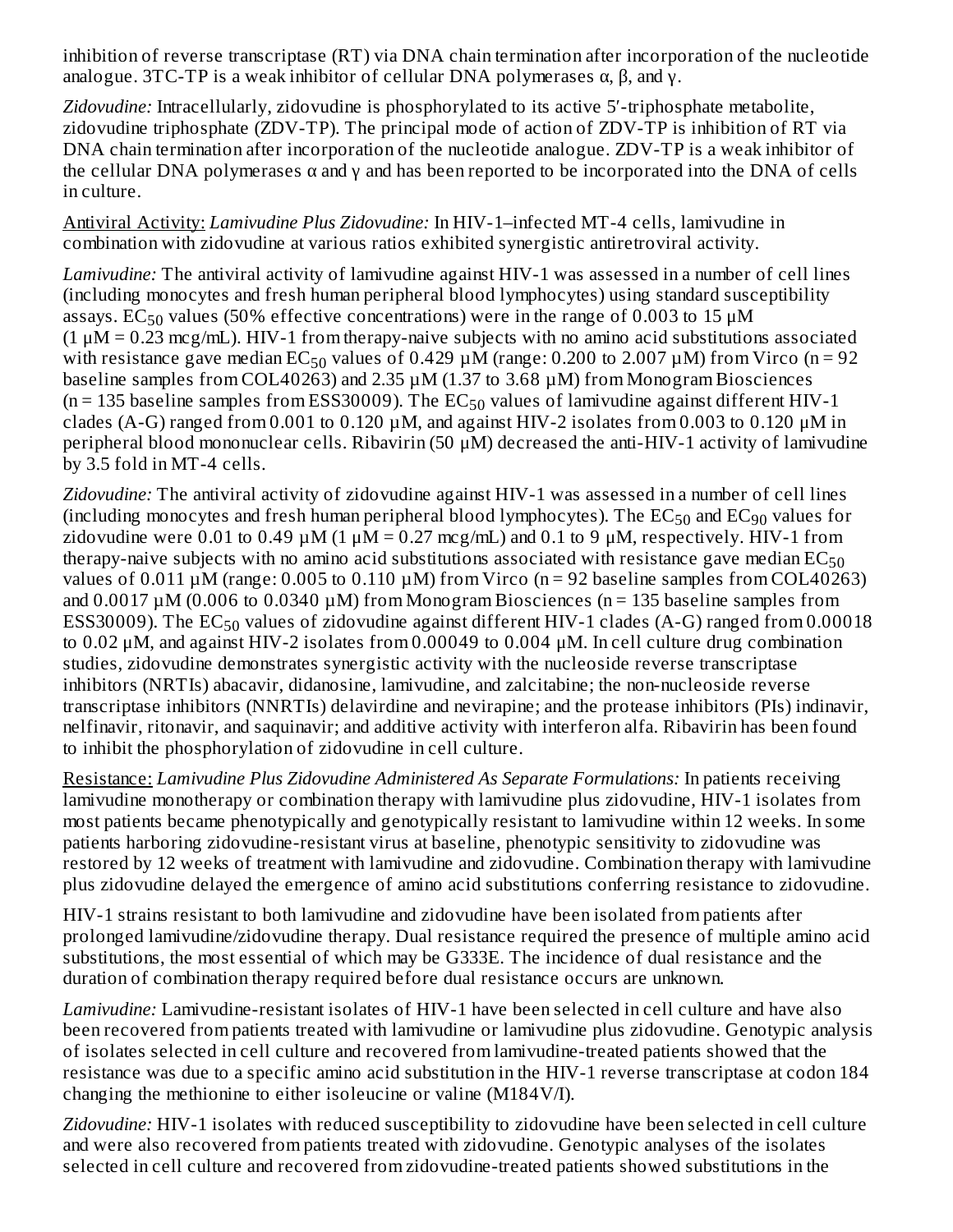HIV-1 RT gene resulting in 6 amino acid substitutions (M41L, D67N, K70R, L210W, T215Y or F, and K219Q) that confer zidovudine resistance. In general, higher levels of resistance were associated with greater number of amino acid substitutions.

Cross-Resistance: Cross-resistance has been observed among NRTIs.

*Lamivudine Plus Zidovudine:* Cross-resistance between lamivudine and zidovudine has not been reported. In some patients treated with lamivudine alone or in combination with zidovudine, isolates have emerged with a substitution at codon 184, which confers resistance to lamivudine. Crossresistance to abacavir, didanosine, tenofovir, and zalcitabine has been observed in some patients harboring lamivudine-resistant HIV-1 isolates. In some patients treated with zidovudine plus didanosine or zalcitabine, isolates resistant to multiple drugs, including lamivudine, have emerged (see under Zidovudine below).

*Lamivudine:* See Lamivudine Plus Zidovudine (above).

*Zidovudine:* In a study of 167 HIV-1-infected patients, isolates (n = 2) with multi-drug resistance to didanosine, lamivudine, stavudine, zalcitabine, and zidovudine were recovered from patients treated for ≥1 year with zidovudine plus didanosine or zidovudine plus zalcitabine. The pattern of resistanceassociated amino acid substitutions with such combination therapies was different (A62V, V75I, F77L, F116Y, Q151M) from the pattern with zidovudine monotherapy, with the Q151M substitution being most commonly associated with multi-drug resistance. The substitution at codon 151 in combination with substitutions at 62, 75, 77, and 116 results in a virus with reduced susceptibility to didanosine, lamivudine, stavudine, zalcitabine, and zidovudine. Thymidine analogue mutations (TAMs) are selected by zidovudine and confer cross-resistance to abacavir, didanosine, stavudine, tenofovir, and zalcitabine.

## **13 NONCLINICAL TOXICOLOGY**

## **13.1 Carcinogenesis, Mutagenesis, Impairment of Fertility**

Carcinogenicity: *Lamivudine:* Long-term carcinogenicity studies with lamivudine in mice and rats showed no evidence of carcinogenic potential at exposures up to 10 times (mice) and 58 times (rats) those observed in humans at the recommended therapeutic dose for HIV-1 infection.

*Zidovudine:* Zidovudine was administered orally at 3 dosage levels to separate groups of mice and rats (60 females and 60 males in each group). Initial single daily doses were 30, 60, and 120 mg/kg/day in mice and 80, 220, and 600 mg/kg/day in rats. The doses in mice were reduced to 20, 30, and 40 mg/kg/day after day 90 because of treatment-related anemia, whereas in rats only the high dose was reduced to 450 mg/kg/day on day 91 and then to 300 mg/kg/day on day 279.

In mice, 7 late-appearing (after 19 months) vaginal neoplasms (5 nonmetastasizing squamous cell carcinomas, 1 squamous cell papilloma, and 1 squamous polyp) occurred in animals given the highest dose. One late-appearing squamous cell papilloma occurred in the vagina of a middle-dose animal. No vaginal tumors were found at the lowest dose.

In rats, 2 late-appearing (after 20 months), nonmetastasizing vaginal squamous cell carcinomas occurred in animals given the highest dose. No vaginal tumors occurred at the low or middle dose in rats. No other drug-related tumors were observed in either sex of either species.

At doses that produced tumors in mice and rats, the estimated drug exposure (as measured by AUC) was approximately 3 times (mouse) and 24 times (rat) the estimated human exposure at the recommended therapeutic dose of 100 mg every 4 hours.

It is not known how predictive the results of rodent carcinogenicity studies may be for humans.

Mutagenicity: *Lamivudine:* Lamivudine was mutagenic in an L5178Y/TK<sup>+/-</sup> mouse lymphoma assay and clastogenic in a cytogenetic assay using cultured human lymphocytes. Lamivudine was negative in a microbial mutagenicity assay, in an in vitro cell transformation assay, in a rat micronucleus test, in a rat bone marrow cytogenetic assay, and in an assay for unscheduled DNA synthesis in rat liver.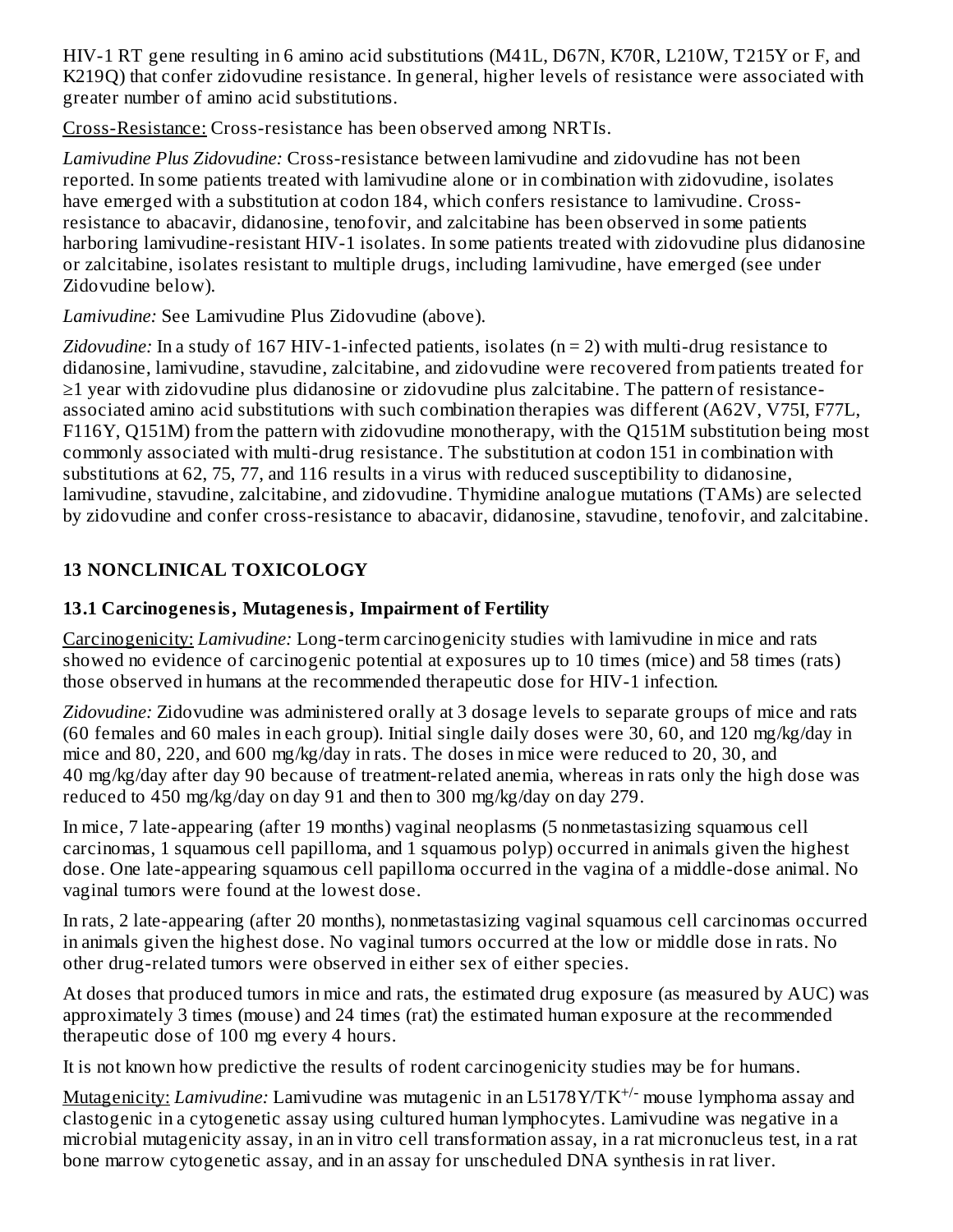Zidovudine: Zidovudine was mutagenic in an L5178Y/TK<sup>+/-</sup> mouse lymphoma assay, positive in an in vitro cell transformation assay, clastogenic in a cytogenetic assay using cultured human lymphocytes, and positive in mouse and rat micronucleus tests after repeated doses. It was negative in a cytogenetic study in rats given a single dose.

Impairment of Fertility: *Lamivudine:* In a study of reproductive performance, lamivudine, administered to male and female rats at doses up to 130 times the usual adult dose based on body surface area considerations, revealed no evidence of impaired fertility (judged by conception rates) and no effect on the survival, growth, and development to weaning of the offspring.

*Zidovudine:* Zidovudine, administered to male and female rats at doses up to 7 times the usual adult dose based on body surface area considerations, had no effect on fertility judged by conception rates.

## **13.2 Reproductive and Developmental Toxicology Studies**

Lamivudine: Reproduction studies have been performed in rats and rabbits at orally administered doses up to 4,000 mg/kg/day and 1,000 mg/kg/day, respectively, producing plasma levels up to approximately 35 times that for the adult HIV dose. No evidence of teratogenicity due to lamivudine was observed. Evidence of early embryolethality was seen in the rabbit at exposure levels similar to those observed in humans, but there was no indication of this effect in the rat at exposure levels up to 35 times those in humans. Studies in pregnant rats and rabbits showed that lamivudine is transferred to the fetus through the placenta.

Zidovudine: Oral teratology studies in the rat and in the rabbit at doses up to 500 mg/kg/day revealed no evidence of teratogenicity with zidovudine. Zidovudine treatment resulted in embryo/fetal toxicity as evidenced by an increase in the incidence of fetal resorptions in rats given 150 or 450 mg/kg/day and rabbits given 500 mg/kg/day. The doses used in the teratology studies resulted in peak zidovudine plasma concentrations (after one half of the daily dose) in rats 66 to 226 times, and in rabbits 12 to 87 times, mean steady-state peak human plasma concentrations (after one sixth of the daily dose) achieved with the recommended daily dose (100 mg every 4 hours). In an in vitro experiment with fertilized mouse oocytes, zidovudine exposure resulted in a dose-dependent reduction in blastocyst formation. In an additional teratology study in rats, a dose of 3,000 mg/kg/day (very near the oral median lethal dose in rats of 3,683 mg/kg) caused marked maternal toxicity and an increase in the incidence of fetal malformations. This dose resulted in peak zidovudine plasma concentrations 350 times peak human plasma concentrations. (Estimated AUC in rats at this dose level was 300 times the daily AUC in humans given 600 mg/day.) No evidence of teratogenicity was seen in this experiment at doses of 600 mg/kg/day or less.

## **14 CLINICAL STUDIES**

There have been no clinical trials conducted with COMBIVIR. See *Clinical Pharmacology (12.3)* for information about bioequivalence. One COMBIVIR Tablet given twice daily is an alternative regimen to EPIVIR Tablets 150 mg twice daily plus RETROVIR 600 mg per day in divided doses.

## **14.1 Adults**

Lamivudine Plus Zidovudine: The NUCB3007 (CAESAR) study was conducted using EPIVIR 150-mg Tablets (150 mg twice daily) and RETROVIR 100-mg Capsules (2 x 100 mg 3 times daily). CAESAR was a multi-center, double-blind, placebo-controlled study comparing continued current therapy (zidovudine alone [62% of patients] or zidovudine with didanosine or zalcitabine [38% of patients]) to the addition of EPIVIR or EPIVIR plus an investigational non-nucleoside reverse transcriptase inhibitor, randomized 1:2:1. A total of 1,816 HIV-1-infected adults with 25 to 250 (median 122) CD4 cells/ $mm<sup>3</sup>$  at baseline were enrolled: median age was 36 years, 87% were male, 84% were nucleoside-experienced, and 16% were therapy-naive. The median duration on study was 12 months. Results are summarized in Table 5.

## **Table 5. Number of Patients (%) With At Least 1 HIV-1 Dis eas e-Progression Event or**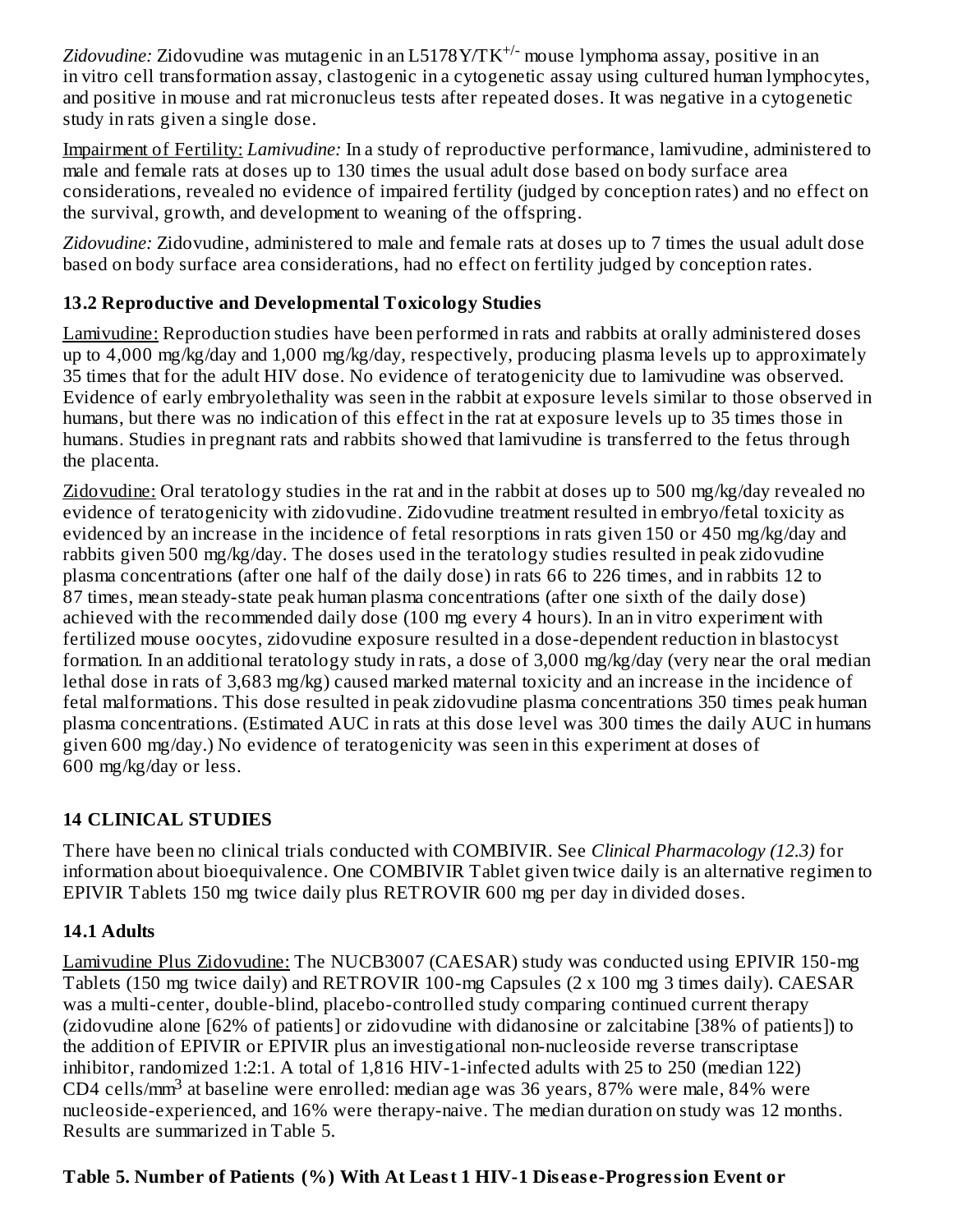| <b>Death</b>                                                                                               |  |  |  |  |  |  |  |  |  |
|------------------------------------------------------------------------------------------------------------|--|--|--|--|--|--|--|--|--|
| <b>EPIVIR</b><br><b>EPIVIR</b>                                                                             |  |  |  |  |  |  |  |  |  |
| plus a NNRTI <sup>a</sup><br>plus Current<br>Current                                                       |  |  |  |  |  |  |  |  |  |
| plus Current Therapy<br>Therapy<br>Therapy                                                                 |  |  |  |  |  |  |  |  |  |
| $(n = 460)$<br>$(n = 896)$<br>Endpoint<br>$(n = 460)$                                                      |  |  |  |  |  |  |  |  |  |
| 90 (19.6%)<br>86 (9.6%)<br>41 (8.9%)<br>HIV-1 progression or death                                         |  |  |  |  |  |  |  |  |  |
| $27(5.9\%)$<br>$23(2.6\%)$<br>14 (3.0%)<br>Death                                                           |  |  |  |  |  |  |  |  |  |
| $\vert$ <sup>a</sup> An investigational non-nucleoside reverse transcriptase inhibitor not approved in the |  |  |  |  |  |  |  |  |  |
| United States.                                                                                             |  |  |  |  |  |  |  |  |  |

## **14.2 Prevention of Maternal-Fetal HIV-1 Transmission**

The utility of zidovudine alone for the prevention of maternal-fetal HIV-1 transmission was demonstrated in a randomized, double-blind, placebo-controlled trial conducted in HIV-1-infected pregnant women with CD4+ cell counts of 200 to 1,818 cells/mm<sup>3</sup> (median in the treated group:  $560$  cells/mm<sup>3</sup>) who had little or no previous exposure to zidovudine. Oral zidovudine was initiated between 14 and 34 weeks of gestation (median 11 weeks of therapy) followed by IV administration of zidovudine during labor and delivery. Following birth, neonates received oral zidovudine syrup for 6 weeks. The study showed a statistically significant difference in the incidence of HIV-1 infection in the neonates (based on viral culture from peripheral blood) between the group receiving zidovudine and the group receiving placebo. Of 363 neonates evaluated in the study, the estimated risk of HIV-1 infection was 7.8% in the group receiving zidovudine and 24.9% in the placebo group, a relative reduction in transmission risk of 68.7%. Zidovudine was well tolerated by mothers and infants. There was no difference in pregnancy-related adverse events between the treatment groups.

#### **16 HOW SUPPLIED/STORAGE AND HANDLING**

COMBIVIR Tablets, containing 150 mg lamivudine and 300 mg zidovudine, are white, scored, filmcoated, modified-capsule-shaped tablets, debossed on both tablet faces, such that when broken in half, the full "GXFC3" code is present on both halves of the tablet ("GX" on one face and "FC3" on the opposite face of the tablet). They are available as follows:

60 Tablets/Bottle (NDC 49702-202-18).

Unit Dose Pack of 120 (NDC 49702-202-29).

**Store between 2° and 30°C (36° and 86°F).**

## **17 PATIENT COUNSELING INFORMATION**

#### **17.1 Advice for the Patient**

Neutropenia and Anemia: Patients should be informed that the important toxicities associated with zidovudine are neutropenia and/or anemia. They should be told of the extreme importance of having their blood counts followed closely while on therapy, especially for patients with advanced HIV-1 disease *[see Boxed Warning, Warnings and Precautions (5.1)]*.

Myopathy: Patients should be informed that myopathy and myositis with pathological changes, similar to that produced by HIV-1 disease, have been associated with prolonged use of zidovudine *[see Warnings and Precautions (5.2)]*.

Lactic Acidosis/Hepatomegaly: Patients should be informed that some HIV medicines, including COMBIVIR, can cause a rare, but serious condition called lactic acidosis with liver enlargement (hepatomegaly) *[see Warnings and Precautions (5.3)]*.

HIV-1/HBV Co-infection: Patients co-infected with HIV-1 and HBV should be informed that deterioration of liver disease has occurred in some cases when treatment with lamivudine was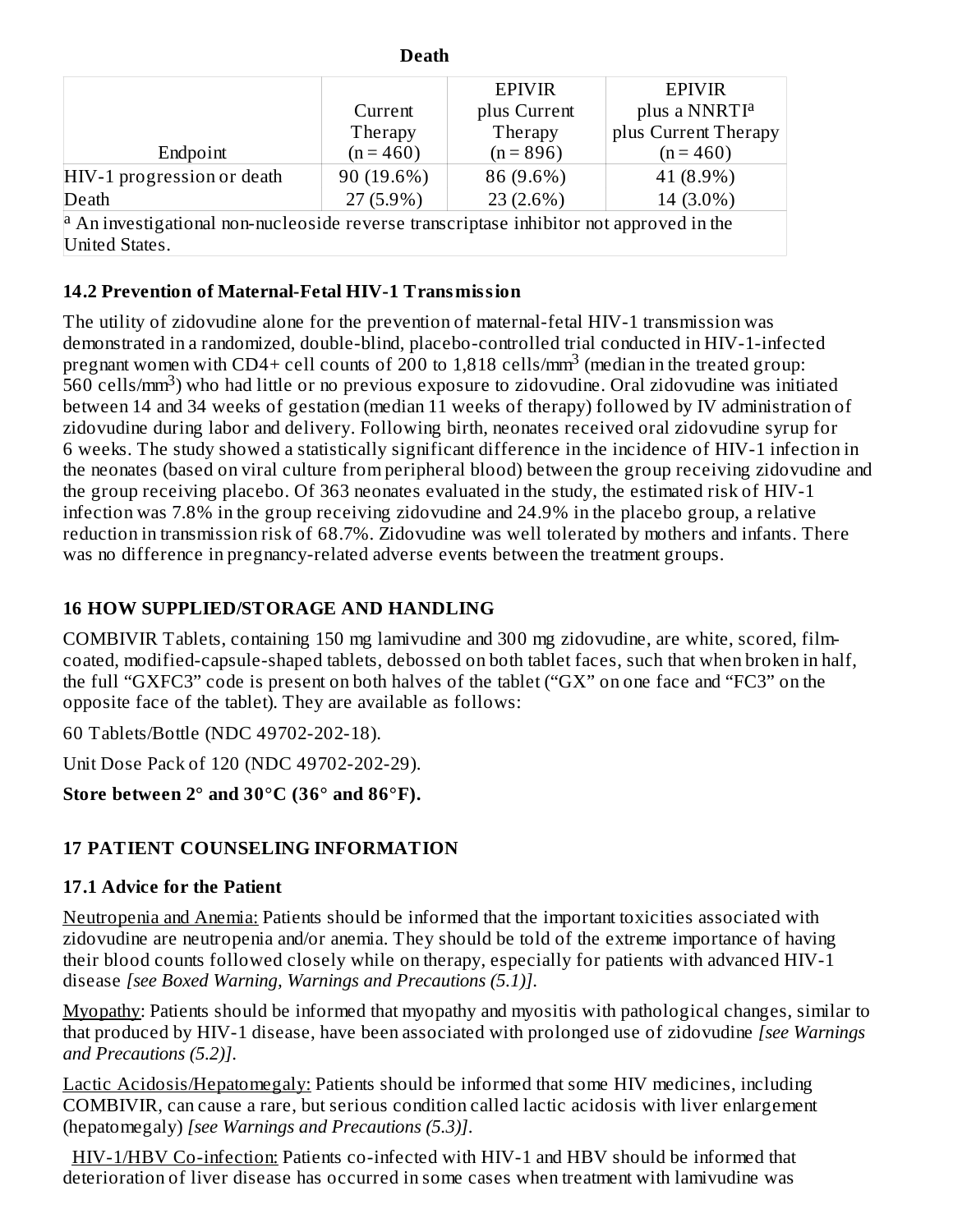discontinued. Patients should be advised to discuss any changes in regimen with their physician *[see Warnings and Precautions (5.4)]*.

Use With Other Lamivudine-, Zidovudine-, and/or Emtricitabine-Containing Products: COMBIVIR should not be coadministered with drugs containing lamivudine, zidovudine, or emtricitabine, including EPIVIR (lamivudine), EPIVIR-HBV (lamivudine), RETROVIR (zidovudine), EPZICOM (abacavir sulfate and lamivudine), TRIZIVIR (abacavir sulfate, lamivudine, and zidovudine), ATRIPLA (efavirenz, emtricitabine, and tenofovir), EMTRIVA (emtricitabine), TRUVADA (emtricitabine and tenofovir), or COMPLERA<sup>™</sup> (rilpivirine/emtricitabine/tenofovir) [see Warnings and Precautions (5.5)].

HIV-1/HCV Co-Infection: Patients with HIV-1/HCV co-infection should be informed that hepatic decompensation (some fatal) has occurred in HIV-1/HCV co-infected patients receiving combination antiretroviral therapy for HIV-1 and interferon alfa with or without ribavirin *[see Warnings and Precautions (5.6)]*.

Drug Interactions: Patients should be cautioned about the use of other medications, including ganciclovir, interferon alfa, and ribavirin, which may exacerbate the toxicity of zidovudine *[see Drug Interactions (7.3)]*.

Redistribution/Accumulation of Body Fat: Patients should be informed that redistribution or accumulation of body fat may occur in patients receiving antiretroviral therapy and that the cause and long-term health effects of these conditions are not known at this time *[see Warnings and Precautions (5.9)]*.

Information About HIV-1 Infection: COMBIVIR is not a cure for HIV-1 infection and patients may continue to experience illnesses associated with HIV-1 infection, including opportunistic infections. Patients should remain under the care of a physician when using COMBIVIR.

Patients should be advised to avoid doing things that can spread HIV-1 infection to others.

- **Do not share needles or other injection equipment.**
- **Do not share personal items that can have blood or body fluids on them, like toothbrushes and razor blades.**
- **Do not have any kind of s ex without protection.** Always practice safe sex by using a latex or polyurethane condom or other barrier method to lower the chance of sexual contact with semen, vaginal secretions, or blood.
- **Do not breastfeed.** Lamivudine and zidovudine are excreted in human breast milk. Mothers with HIV-1 should not breastfeed because HIV-1 can be passed to the baby in the breast milk.

Patients should be informed to take all HIV medications exactly as prescribed.

EPIVIR, RETROVIR, EPZICOM, and TRIZIVIR are registered trademarks of ViiV Healthcare.

The other brands listed are trademarks of their respective owners and are not trademarks of ViiV Healthcare. The makers of these brands are not affiliated with and do not endorse ViiV Healthcare or its products.

Manufactured for:

ViiV Healthcare Research Triangle Park, NC 27709

by GlaxoSmithKline

Research Triangle Park, NC 27709

Lamivudine is manufactured under agreement from **Shire Pharmaceuticals Group plc** Basingstoke, UK

©2011, ViiV Healthcare. All rights reserved.

November 2011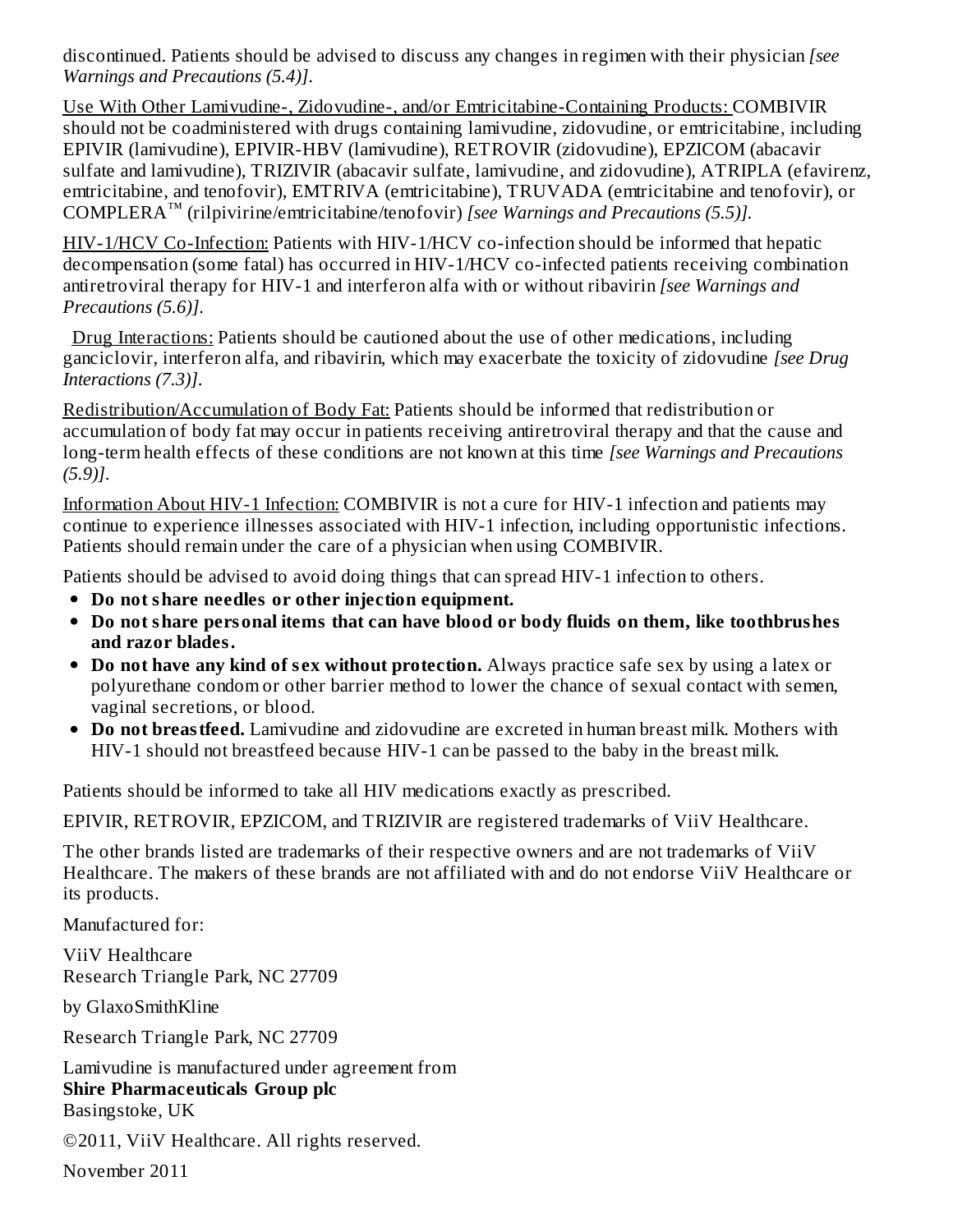CMB: 4PI

Repacked by: H.J. Harkins Company, Inc. 513 Sandydale Drive Nipomo, CA 93444

#### **PRINCIPAL DISPLAY PANEL**

NDC 49702-202-18

#### **COMBIVIR ®**

*(lamivudine and zidovudine)*

*Tablets 150 mg/300 mg*

 $\mathbf{R}_{\mathbf{x}}$  only

#### **60 Tablets**

Each tablet contains 150 mg of lamivudine and 300 mg of zidovudine.

Store between  $2^{\circ}$  and  $30^{\circ}$ C (36 $^{\circ}$  and  $86^{\circ}$ F).

See prescribing information for dosage information.

Do not use if printed safety seal under cap is broken or missing.

Manufactured for:

ViiV Healthcare

Research Triangle Park, NC 27709

by:

GlaxoSmithKline

Research Triangle Park, NC 27709

Lamivudine is manufactured under agreement from

#### **Shire Pharmaceuticals Group plc**

Basingstoke, UK

Made in UK

10000000082963 Rev. 8/10

Repacked by: H.J. Harkins Company, Inc. 513 Sandydale Drive Nipomo, CA 93444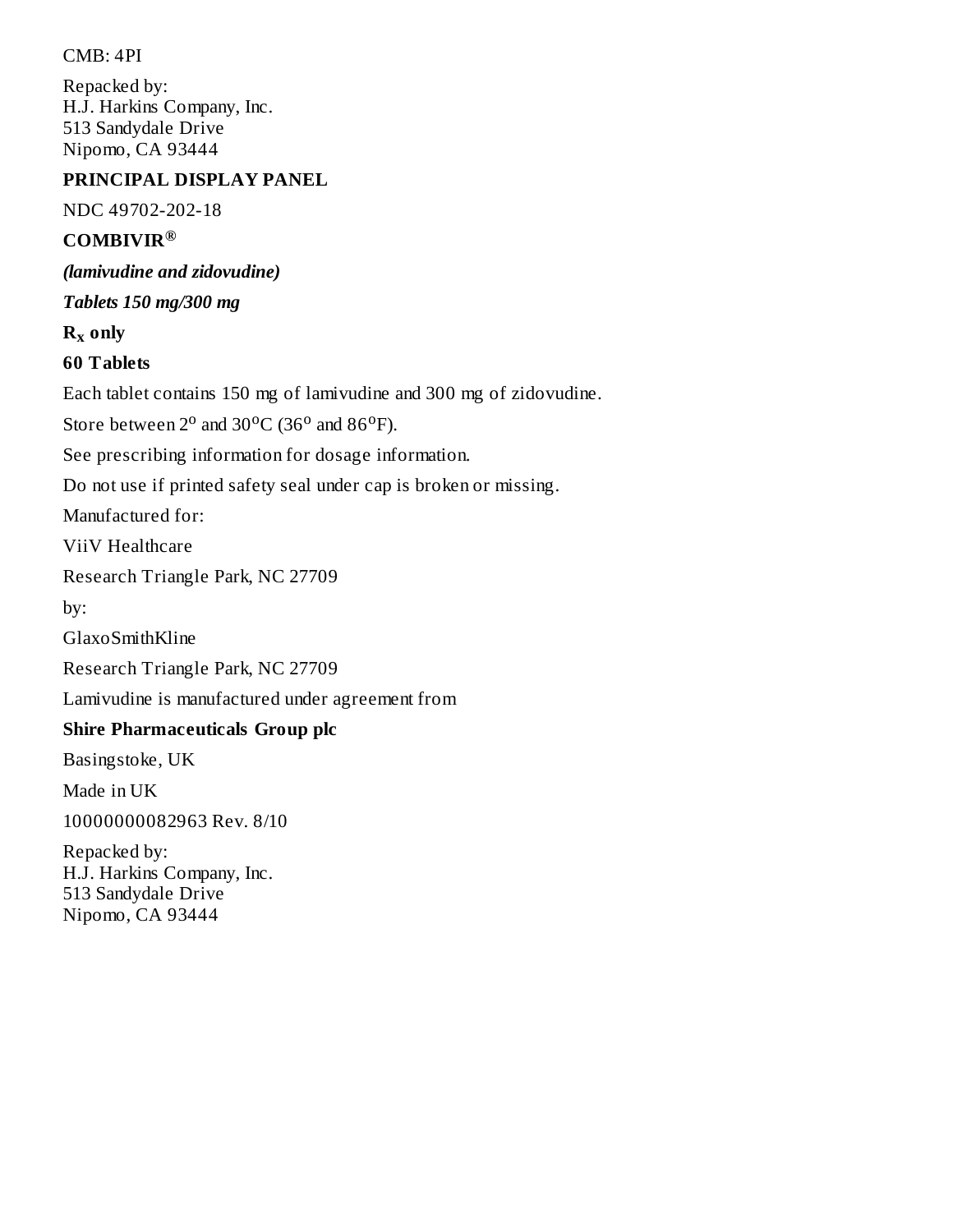| 52959-546-08                                                                                | RX Only: #XXXXXXXX                                                   | #XXX |            |                                                    | CAUTION: Federal law PROHIBITS the transfer of this drug to anyone<br>other than the person to whom prescribed and prohibits dispensing<br>without a prescription unless OTC. See outsert for add'l RX info KEEP<br>OUT O REACH OF CHILDREN. Store in a cool dry place 68 to 77 |
|---------------------------------------------------------------------------------------------|----------------------------------------------------------------------|------|------------|----------------------------------------------------|---------------------------------------------------------------------------------------------------------------------------------------------------------------------------------------------------------------------------------------------------------------------------------|
| COMBIVIR 150/300mg TABLET                                                                   |                                                                      |      | degrees F. | COMBIVIR 150/300mg TABLET                          |                                                                                                                                                                                                                                                                                 |
| Lot #: CMB49GK<br>Mfg: GLAXOSMTHK                                                           |                                                                      |      |            | 52959-546-08<br>08/11                              | #8<br>Qty<br>Lot CMB49GK<br>49702-202-18                                                                                                                                                                                                                                        |
| Exp: 08/11<br>Mfg Research<br>Loc.: Triangle Park,                                          | Compare to:<br>Mfg. NDC: 49702-202-18<br>Pill ID: White, Oval Tablet |      |            | COMBIVIR 150/300mg TABLET<br>52959-546-08<br>08/11 | #8<br>Qty<br>CMB49GK<br>Lot<br>49702-202-18                                                                                                                                                                                                                                     |
| <b>NC</b><br>Take as directed by your Doctor or<br>See outsert for usual dosage information |                                                                      |      |            | COMBIVIR 150/300mg TABLET<br>52959-546-08<br>08/11 | #8<br>Qty<br>CMB49GK<br>Lot<br>49702-202-18                                                                                                                                                                                                                                     |
|                                                                                             |                                                                      |      |            | COMBIVIR 150/300mg TABLET<br>52959-546-08<br>08/11 | #8<br>Qtv<br>Lot<br>CMB49GK<br>49702-202-18                                                                                                                                                                                                                                     |
|                                                                                             |                                                                      |      |            |                                                    | Repack: HJ Harkins Co., Inc. Nipomo., CA 93444<br>Dispense in tight, child & light-resistant container per USP                                                                                                                                                                  |

# **COMBIVIR** lamivudine and zidovudine tablet, film coated **Product Information Product T ype** HUMAN PRESCRIPTION DRUG **Ite m Code (Source )** NDC:529 59 -546 (NDC:49 70 2-20 2) **Route of Administration** ORAL **Active Ingredient/Active Moiety Ingredient Name Basis** of Strength **Strength LAMIVUDINE** (UNII: 2T8Q726O95) (LAMIVUDINE - UNII:2T8Q726O95) LAMIVUDINE 150 mg **ZIDOVUDINE** (UNII: 4B9XT59T7S) (ZIDOVUDINE - UNII:4B9XT59T7S) ZIDOVUDINE 300 mg

| <b>Inactive Ingredients</b>                               |                                                     |                     |                  |  |  |  |
|-----------------------------------------------------------|-----------------------------------------------------|---------------------|------------------|--|--|--|
|                                                           | <b>Ingredient Name</b>                              |                     | Strength         |  |  |  |
|                                                           | <b>COLLOIDAL SILICON DIOXIDE (UNII: ETJ7Z6XBU4)</b> |                     |                  |  |  |  |
|                                                           | HYPROMELLOSES (UNII: 3NXW29V3WO)                    |                     |                  |  |  |  |
|                                                           | MAGNESIUM STEARATE (UNII: 70097M6I30)               |                     |                  |  |  |  |
|                                                           | CELLULOSE, MICRO CRYSTALLINE (UNII: OP1R32D61U)     |                     |                  |  |  |  |
|                                                           | POLYETHYLENE GLYCOL (UNII: 3WJQ0SDW1A)              |                     |                  |  |  |  |
| POLYSORBATE 80 (UNII: 6OZP39ZG8H)                         |                                                     |                     |                  |  |  |  |
| SO DIUM STARCH GLYCOLATE TYPE A POTATO (UNII: 5856J3G2A2) |                                                     |                     |                  |  |  |  |
| <b>TITANIUM DIO XIDE (UNII: 15FIX9 V2JP)</b>              |                                                     |                     |                  |  |  |  |
|                                                           |                                                     |                     |                  |  |  |  |
|                                                           |                                                     |                     |                  |  |  |  |
| <b>Product Characteristics</b>                            |                                                     |                     |                  |  |  |  |
| Color                                                     | <b>WHITE</b>                                        | <b>Score</b>        | 2 pieces         |  |  |  |
| <b>Shape</b>                                              | OVAL (modified-capsule-shaped tablets)              | <b>Size</b>         | 17 <sub>mm</sub> |  |  |  |
| Flavor                                                    |                                                     | <b>Imprint Code</b> | GXFC3            |  |  |  |